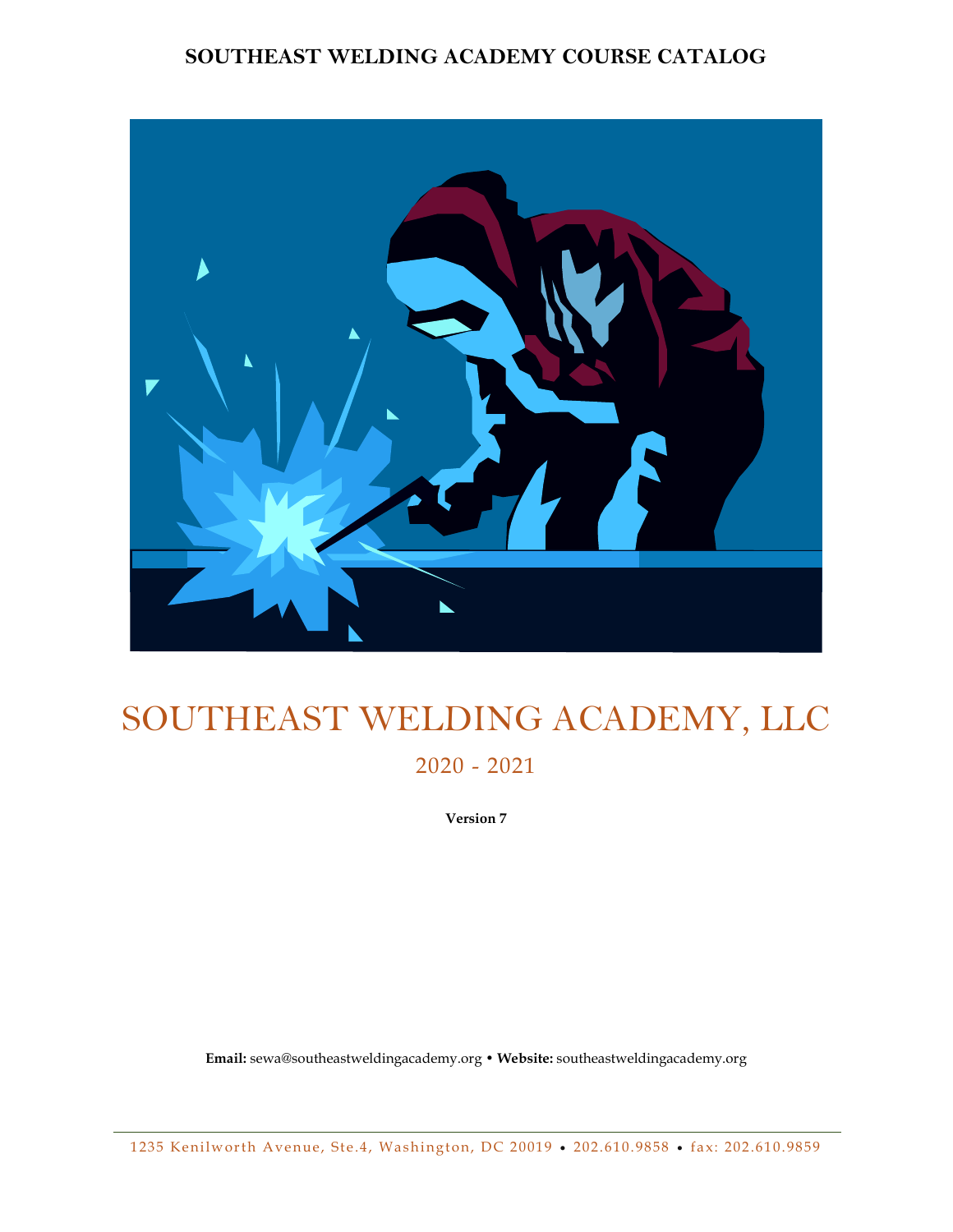## **Is Approved to operate in the District of Columbia By**

# **Higher Education Licensure Commission (HELC)**

# **ACADEMY STAFF**

**Owner/Administrator** - Delmus Nelson

**Director** – Londrea Dudley

**Admission Coordinator** – Vincent Nedd-Ludd

**Welding Instructor** – Robert Woods

**Welding Instructor** – David Delao

**Classroom Instructor** – Gary Hawkins

**Classroom Instructor** – Renee Sims

**Director of Finance** – Gettis Clair

Southeast Welding Academy Course Catalog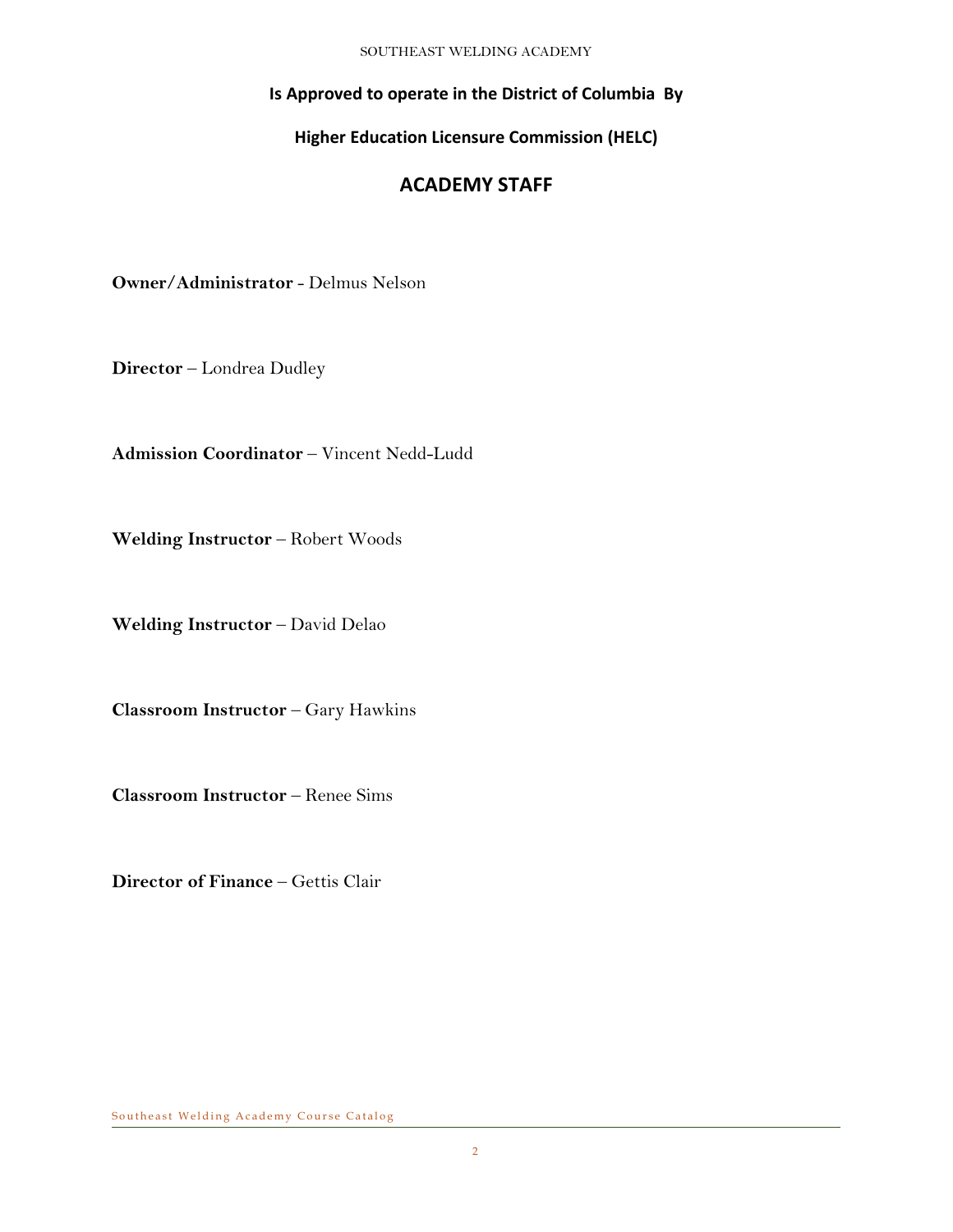# **TABLE OF CONTENTS**

| Letter from the Administrator 4                   | Certificate of Completion 12               |
|---------------------------------------------------|--------------------------------------------|
| Southeast Welding Academy Mission, Objectives and | <b>Welding Certifications 12</b>           |
| Philosophy 5                                      | Use of Electronic Devices 13               |
| School Calendar 6                                 | <b>Student Grievances 13</b>               |
| Holiday Schedule 6                                | Random Drug Testing 13                     |
| Hours of Operation 6                              |                                            |
| Inclement Weather Policy 7                        | <b>Expectations 14</b>                     |
| <b>Enrollment and Admissions Process 7</b>        | Dismissal from Program 14                  |
|                                                   | Withdrawal from Program 14                 |
| <b>Entrance Requirements 7</b>                    | Definition of Good Standing 15             |
| Job Placement 8                                   | Program Refund 15                          |
| Facilities and Support 8                          | Request for Transcript 15                  |
| Americans with Disability (ADA) Compliance 8      | Tuition 16                                 |
| Fire and Safety 9                                 |                                            |
| Fire Emergency Evacuation Plan 9                  | Student Code of Conduct 17                 |
| Smoking Policy 9                                  | Academic Honesty and Integrity 18          |
|                                                   | Place Based, Blended and Distance          |
| Academic and Training Expectations 9              | Learning 19                                |
| Attendance Policy 10                              | Program Course Outline Description 20 - 29 |
| Grading System 11                                 |                                            |
| Skills Assessment Scoring 11                      |                                            |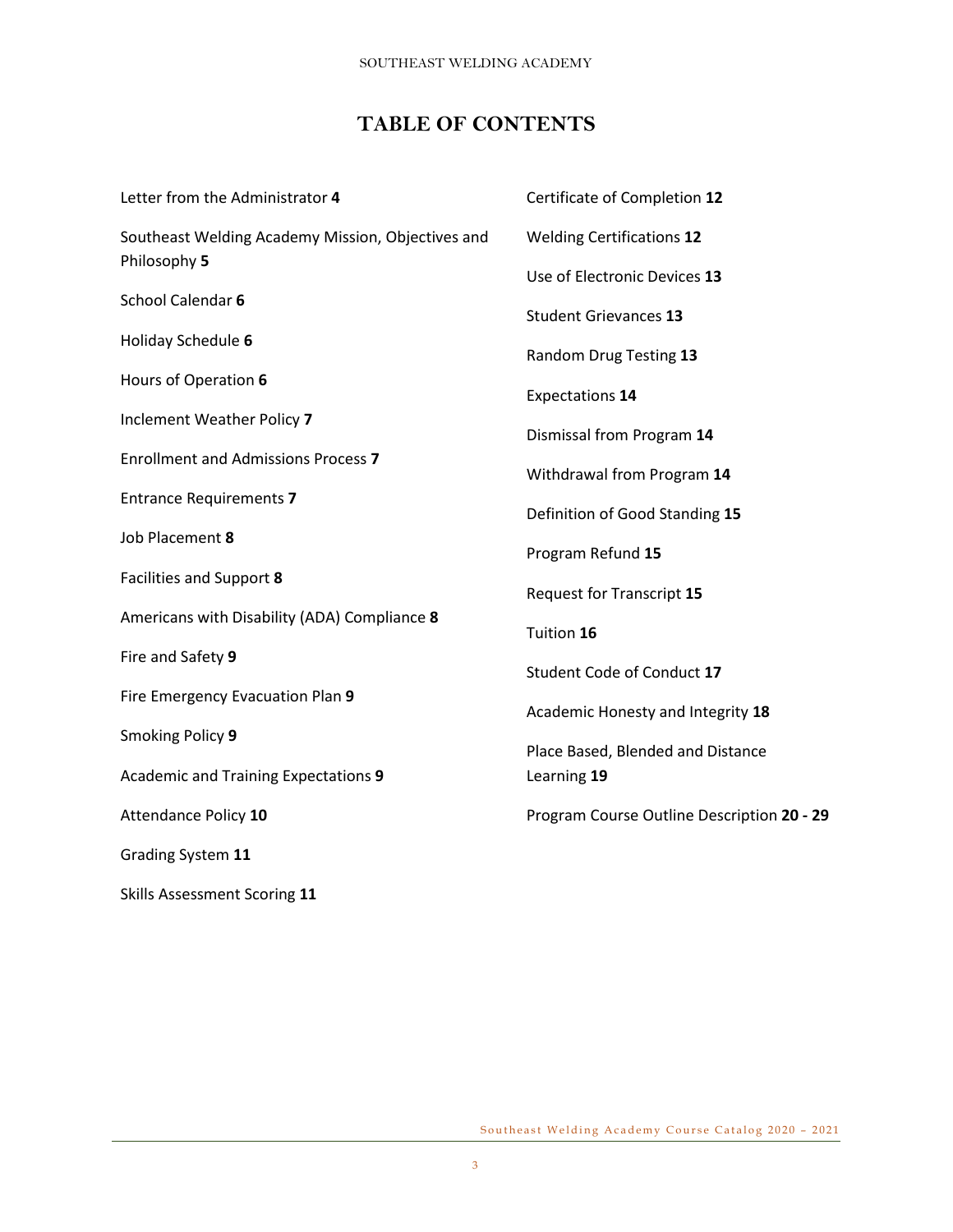## **A MESSAGE FROM THE FOUNDER**

At Southeast Welding Academy, we believe in partnering with community and faith - based organizations, educational institutions, the government sector, and private industry to better leverage employment and economic growth opportunities for District of Columbia residents.

We understand and believe that education and training can open the doors of opportunity and raise feelings of self-worth and pride.

Our experienced instructors are dedicated to the success of our students. Our team is invested in the development of our students' comprehensive and practical work skills necessary to become a successful certified welder.

We also believe that community investment and aggressive creation of employment opportunities are key to any endeavor in revitalizing people and our city -- one person, one neighborhood at a time.

Southeast Welding Academy is a shared vision to make it happen.

Best Regards,

Delmin Nelson

Delmus Nelson

Founder and Administrator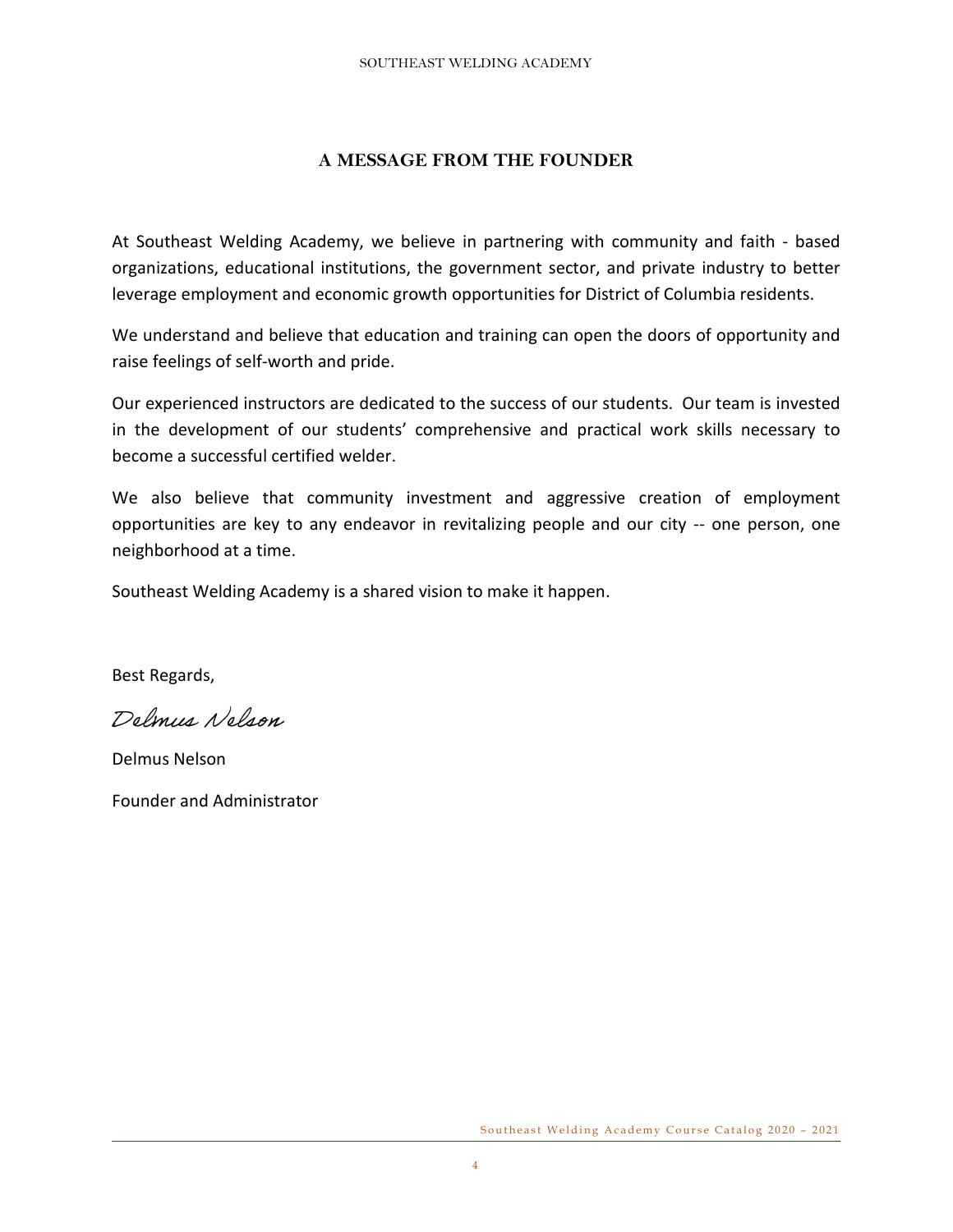## **MISSION STATEMENT**

Southeast Welding Academy Mission Statement

The mission of Southeast Welding Academy is to offer a quality education to produce "World Class Welders." We pledge to collaborative with partners within the Washington Metropolitan Area to enhancement our students educational experience while they work towards sustainability to ultimately become reliable employees and business owners that are able to achieve expanded levels of performance.

## **OBJECTIVES**

To provide training to students that is both simplified and concentrated to teach the fundamentals of welding.

To reach students actual job practices that can be used in the industry today.

To provide a supply of competent welders for the continuous growing profession.

To partner with the community to assure they are made aware of the opportunities for education and welding.

## **PHILOSOPHY**

We are dedicated to the principle that vocational education should be directed to the needs of the individual as well as the community at-large.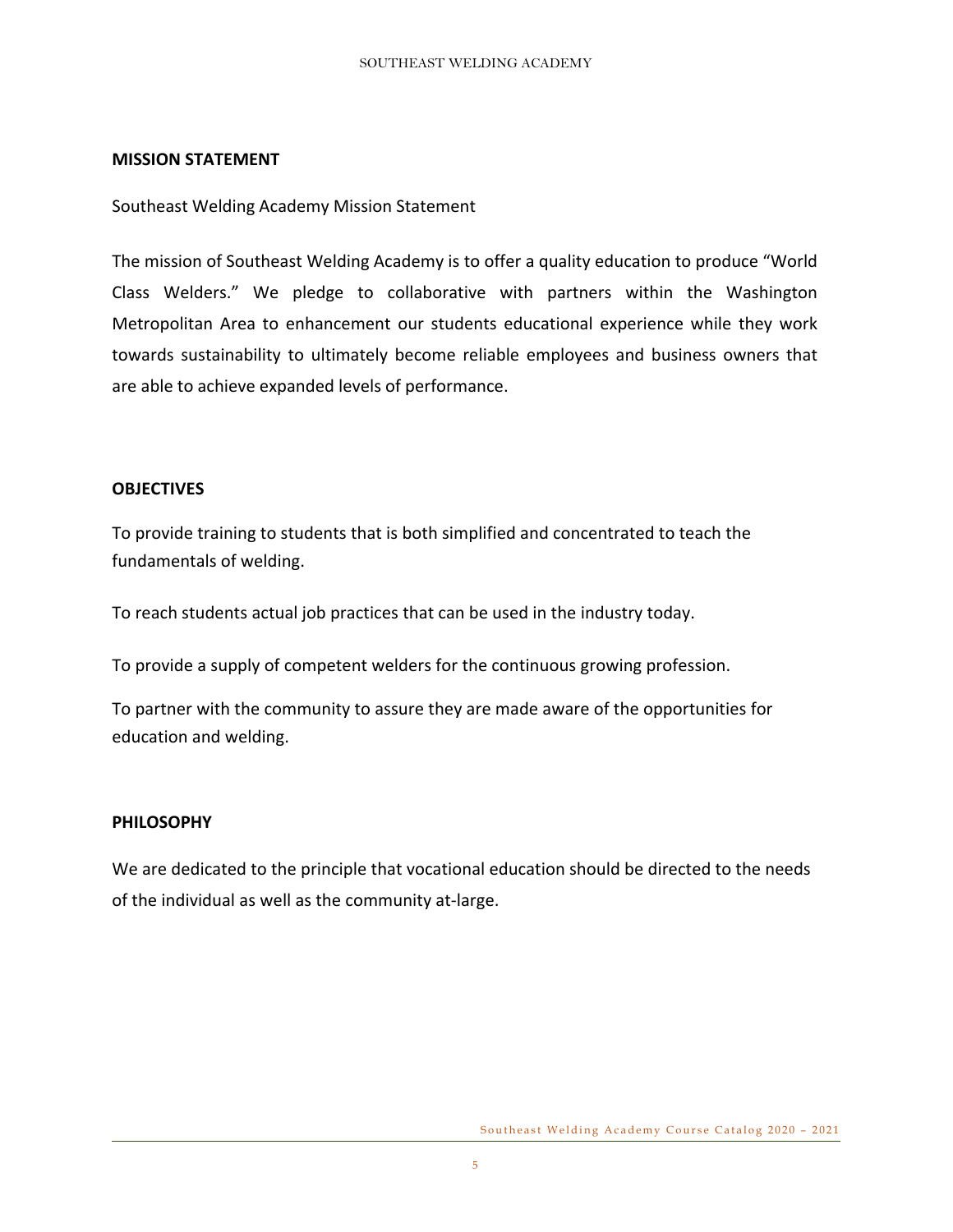## **SCHOOL CALENDAR**

#### **Class Schedule**

| <b>Start Date</b>   | <b>End Date</b> | <b>Start Date</b> | <b>End Date</b>     | <b>Start Date</b>   | <b>End Date</b>    |
|---------------------|-----------------|-------------------|---------------------|---------------------|--------------------|
| December 31         | <b>MARCH 2</b>  | MAY 7             | JULY 6              | SEPTEMBER 10        | <b>NOVEMBER 8</b>  |
| <b>JANUARY 14</b>   | MARCH 16        | <b>MAY 21</b>     | JULY 20             | <b>SEPTEMBER 24</b> | NOVEMBER 26        |
| <b>JANUARY 28</b>   | MARCH 30        | <b>JUNE 4</b>     | <b>AUGUST 3</b>     | <b>OCTOBER 8</b>    | <b>DECEMBER 7</b>  |
| <b>FEBUARY 11</b>   | <b>APRIL 13</b> | <b>JUNE 18</b>    | <b>AUGUST 17</b>    | <b>OCTOBER 22</b>   | DECEMBER 21        |
| <b>FEBUARY 25</b>   | <b>APRIL 27</b> | <b>JULY 2</b>     | <b>AUGUST 31</b>    | <b>NOVEMBER 5</b>   | JANUARY 4          |
| MARCH 12            | <b>MAY 11</b>   | <b>JULY 16</b>    | <b>SEPTEMBER 14</b> | NOVEMBER 19         | <b>JANUARY 18</b>  |
| MARCH <sub>26</sub> | <b>MAY 25</b>   | JULY 30           | SEPTEMBER 28        | <b>DECEMBER 3</b>   | <b>FEBRUARY 1</b>  |
| APRIL <sub>9</sub>  | <b>JUNE 8</b>   | <b>AUGUST 13</b>  | <b>OCTOBER 12</b>   | <b>DECEMBER 17</b>  | <b>FEBRUARY 15</b> |
| <b>APRIL 23</b>     | <b>JUNE 22</b>  | <b>AUGUST 27</b>  | OCTOBER 26          | <b>DECEMBER 31</b>  | <b>MARCH1</b>      |
|                     |                 |                   |                     |                     |                    |

#### **Holiday Schedule**

| New Year's Day                        | Labor Day        |
|---------------------------------------|------------------|
| Martin Luther King Holiday Observance | Veteran's Day    |
| Presidents Day                        | Thanksgiving Day |
| Memorial Day                          | Christmas Day    |

Independence Day

#### **Hours of Operation**

Full-time students - Monday through Friday from 8:00 a.m. to 4:00 p.m.

Part-time students - Tuesday and Thursday evenings from 4:00 p.m. to 8:00 p.m.

Lunch break is a 60-minute period to be scheduled by the Instructor for full time students only.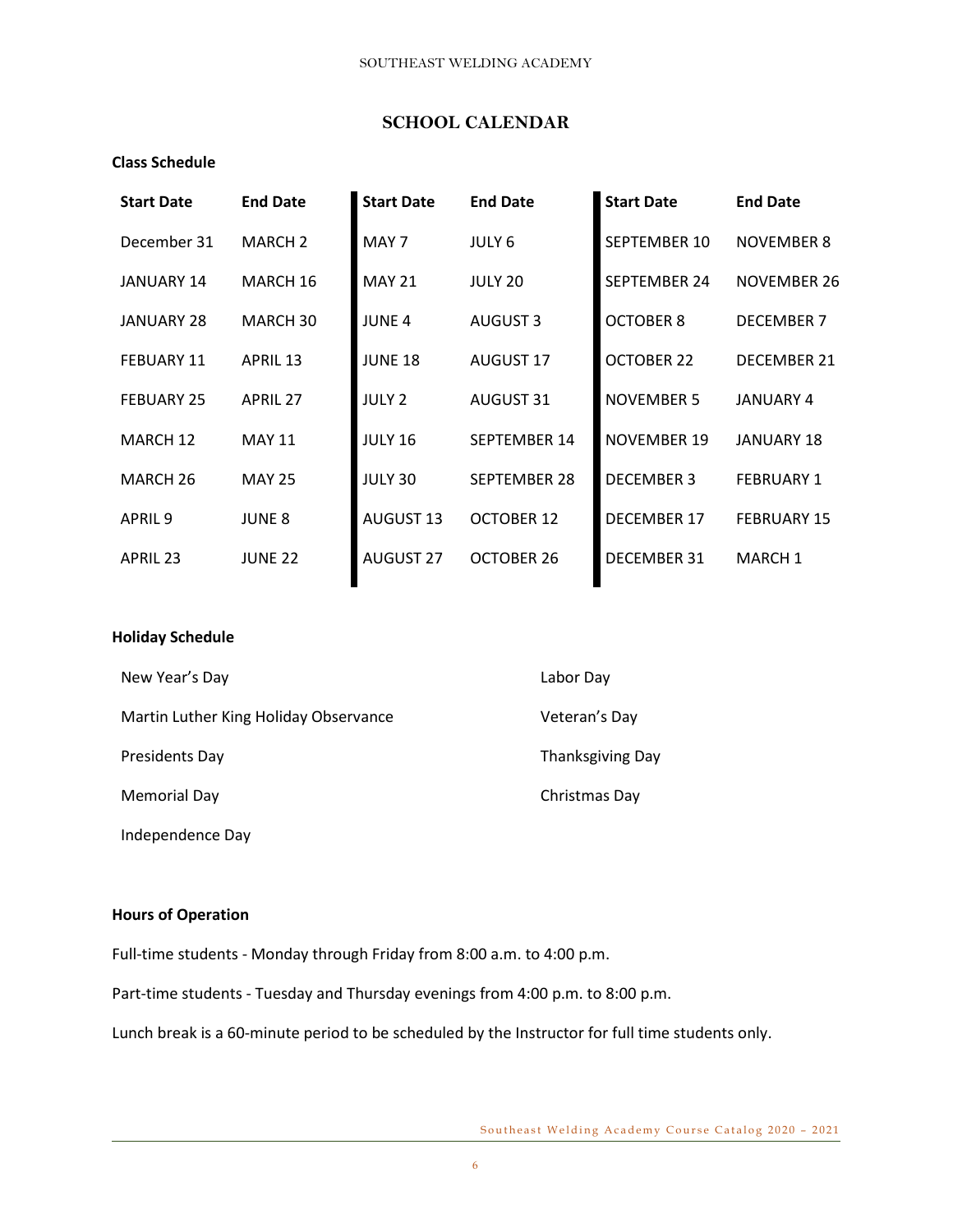## **Inclement Weather & Cancellation**

Southeast Welding Academy follows D.C. Public Schools closing schedules.

The administrator will make the decision for late openings or early closings due to inclement weather. An announcement will be left on the academy's recorded voice mail for decisions concerning inclement weather.

#### **Enrollment and Admission Process**

Southeast Welding Academy considers applicants for admission regardless of race, color, religion, national origin, sex, age, marital status, personal appearance, sexual orientation, family responsibilities, political affiliation, physical handicap, and source of income.

Potential students interested in enrolling in Southeast Welding Academy must contact the admissions office by phone or email.

**Hours of Operation:** 9:30 am. to 3:30 pm., Monday through Friday

**Phone:** 202-610-9858

**Email:** sewa@southeastweldingacademy.org

Prospective students may pick up an application for admission, print an application from the website, or request an application to be mailed or faxed.

All students are required to attend orientation at the beginning of the course. We will discuss all Southeast Welding Academy policies, requirements, and expectations.

## **Entrance requirements**

- Non-refundable enrollment fee of \$100
- For prospective students without a high school diploma or G.E.D., a competency assessment examination (CASAS) will be scheduled following submission of the application.
- Applicant is required to pass the competency examination with at least a score of 231 (Eight grade level).
- The academy may refuse to admit students who falsify information on the admission application.
- The academy will not consider learning credits from previous welding education.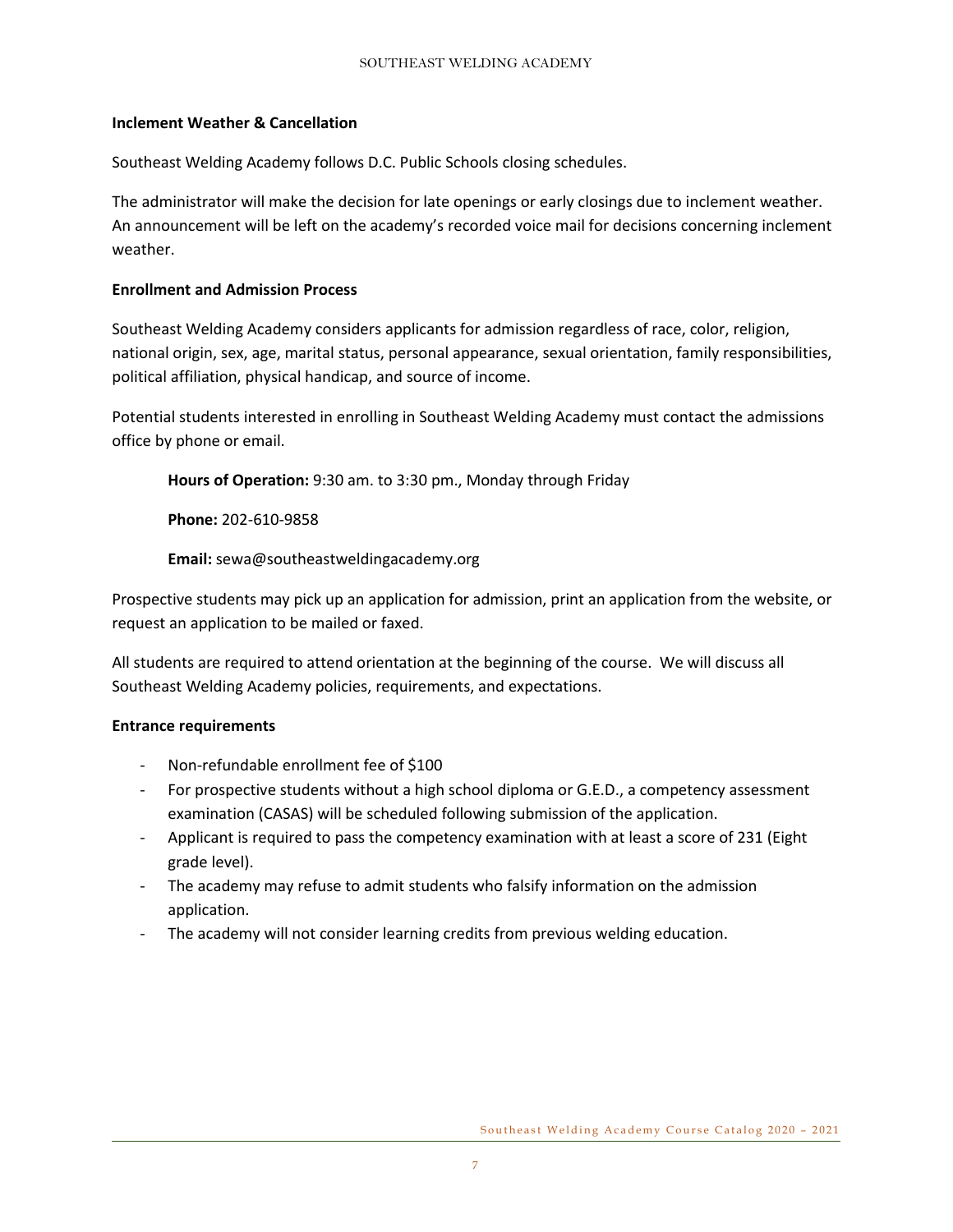#### **Job Placement**

Southeast Welding Academy is committed to assisting students to acquire the knowledge and skills that are needed to transition to a career where they can achieve economic self-sufficiency. The admission's office will post all job announcements in a central place in the academy.

Prior to completion of the program, students will meet with the instructor to develop a career placement plan. The plan will include tentative completion date, possible areas for employment and contact information for potential places for employment. Resume building and interviewing skills will be discussed with the students prior to completion of the program. The academy will host job events to introduce students to potential employers.

The admissions office will follow-up with all graduates of the program to help determine the success of the career placement plan. Data on job placement and reporting will be conducted monthly by the admission coordinator.

The Southeast Welding Academy does not guarantee employment, but we will work with our graduates up to 90 days after completion of program, with job placement assistance.

The director will report job placement data to Education Licensure Commission during the renewal process or as required.

#### **Facilities and Support**

Southeast Welding Academy consists of an administrative office, classroom, practicum lab area and a study/library area for students.

The classroom is conducive to learning and allows the student the opportunity to learn comfortably. The practicum/lab area offers state of the art equipment and supplies, geared to the industry and technology of welding.

The study area/library is open during academy hours and is stocked with newspapers, trade journals, periodicals, books, and audio-visual materials that will assist the student in assessing a quality education.

#### **ADA Compliance**

The academy will make reasonable accommodations for students with verified disabilities per the American with Disabilities Act. The student should contact the admissions office at least four weeks prior to the start of the training to discuss with accommodations may be needed. The director will serve as the ADA Coordinator.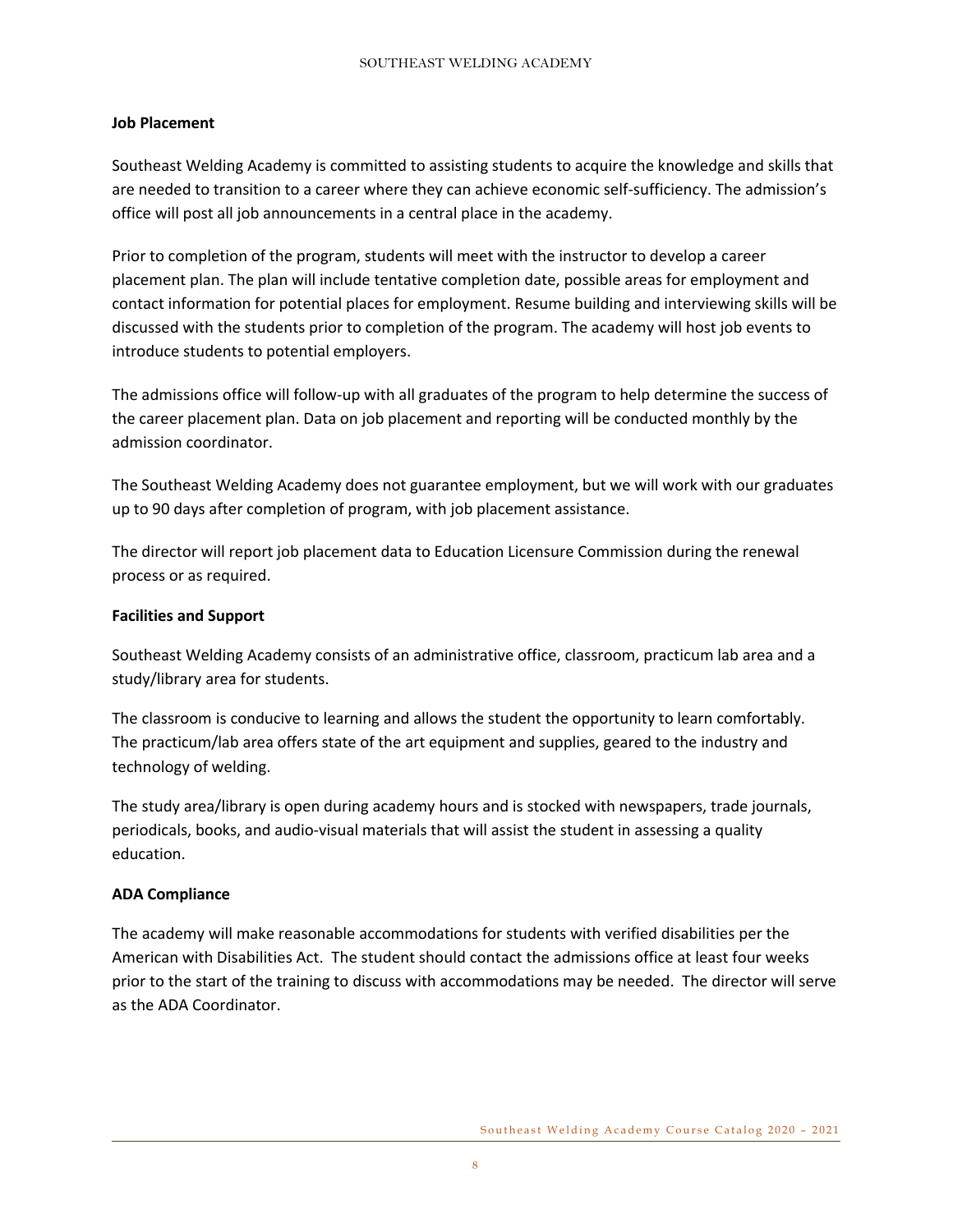## **Fire and Safety**

Safety is paramount to the welding profession. Southeast Welding Academy is committed to evaluating hazards on a continuous basis. The academy provides related safety equipment and personal protection equipment (PPE) that must be worn during welding operations. Academy students are responsible for following all policies, procedures, and guidelines as they relate to safety. Hot work permits are used to ensure all necessary precautions are taken prior to the start of any welding activity. The academy's safety practices comply with OSHA and NFPA standards. Periodically during the training, the academy will conduct fire drills and safety checks. Students who violate safety practices are subject to dismissal from the program.

## **Fire Emergency Evacuation Plan**

The facility has a fire alarm system that will be utilized to notify the occupants of a fire emergency. The fire alarm contains manual hand pulls and smoke detectors to initiate an alarm. When the alarm sounds a 3-pulse audible sound accompanied by strobe lights will notify occupants of an alarm. Since this facility contains multiple floors, the fire alarm will sound on the floor of the emergency and the floors immediately above and below. After hearing the alarm, administrative staff will assist students and staff to leave the building by the nearest and safest route. After assembly, a roll call will be done for students and staff. In any case the administrative staff will ensure that fire service is called in the event of an outbreak of fire or any other hazard.

## **Smoking Policy**

Smoking is not permitted on the grounds of Southeast Welding Academy. Students discovered smoking or on the grounds of the Academy are subject to dismissal from the program.

## **Academic and Training Expectation**

Southeast Welding Academy is dedicated to the success of each student and is designed to prepare graduates for successful entry into the job markets. This academic and vocational goal requires a true partnership, with commitments from enrolled students.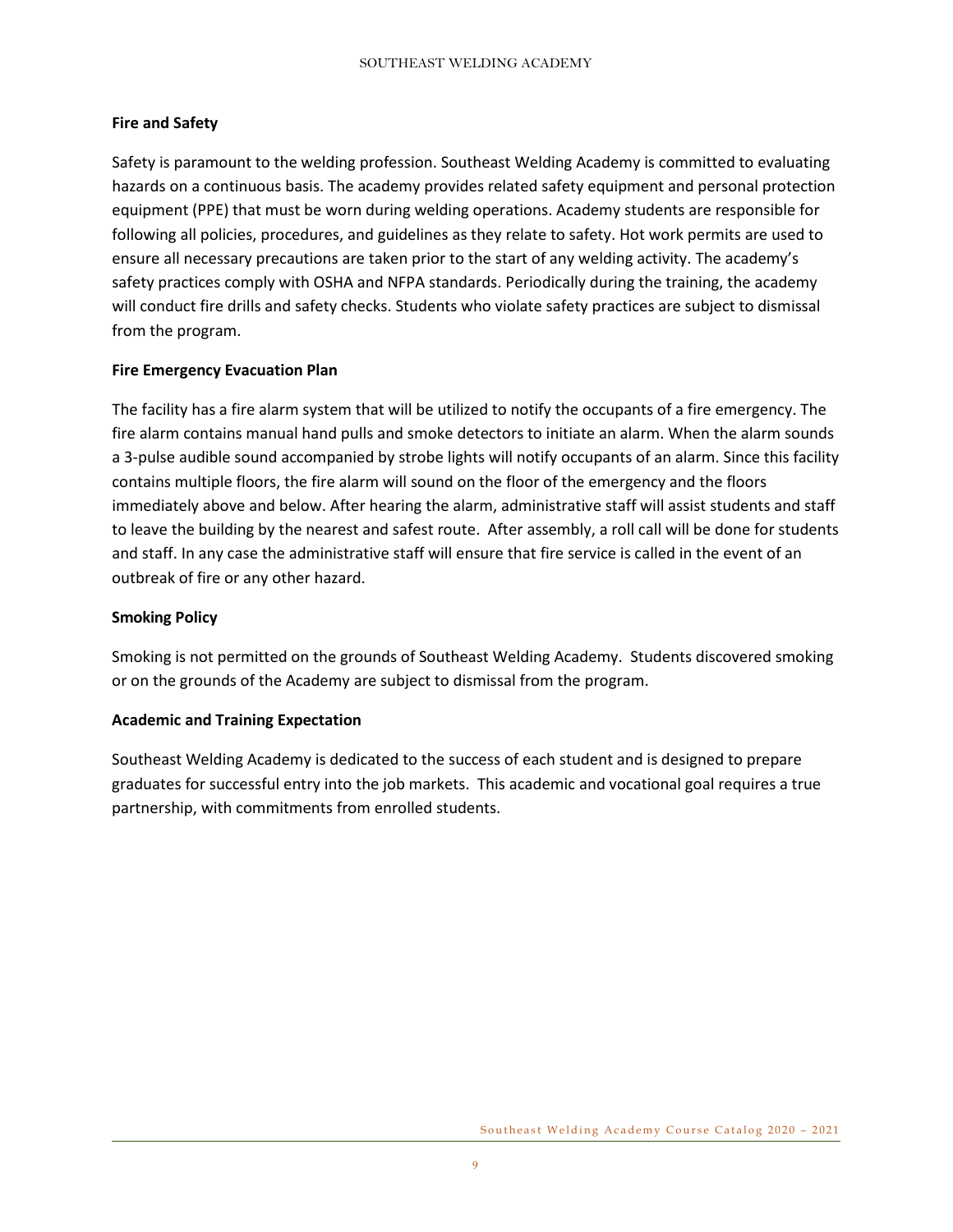## **Attendance/Tardiness**

100% attendance is expected of all students; however, emergencies may arise in which the student may be absent. Therefore, the following hours are allocated for absenteeism during the training:

| <b>Basic Welding/Welding I</b> | 8 hours  |
|--------------------------------|----------|
| Welding II                     | 8 hours  |
| Basic Shielded Metal Arc       | 8 hours  |
| Basic Pipe Welding             | 8 hours  |
| Oxy fuel Cutting               | 8 hours  |
| <b>Advanced Pipe Welding</b>   | 12 hours |
| Advanced Shielded Metal        | 12 hours |

Students are required to attend 100% of the Safety Training. No absenteeism is allowed.

- Students are allowed three occurrences of lateness/absences.
- Abuse of or lack of attendance and lateness may result in dismissal from the program.
- Absent students are responsible for the missed training information and materials during absence from class.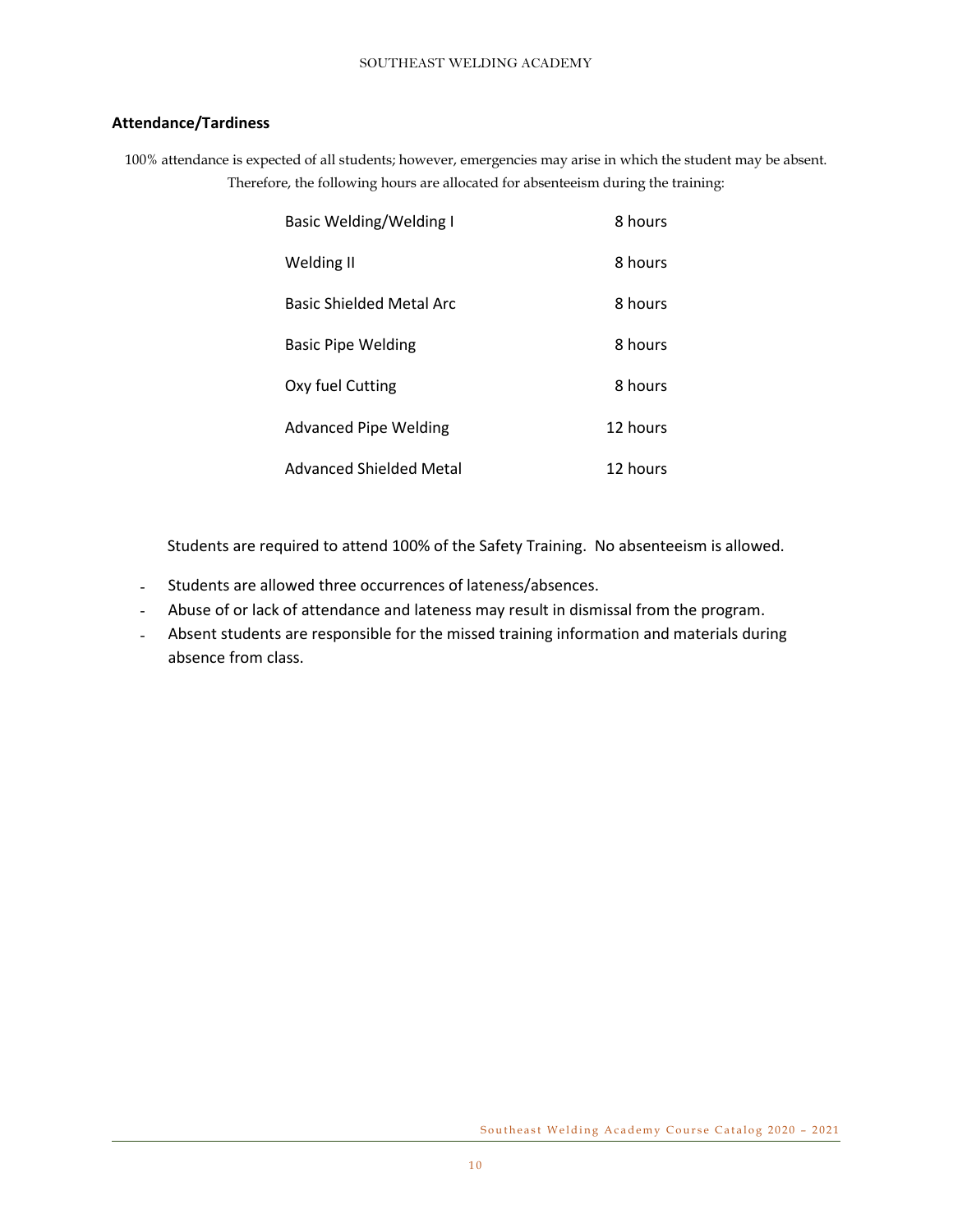## **Grading System**

The academy uses written quizzes, examinations, and class participation as elements in the grading process.

#### **The grading scale is as follows:**

| <b>Skills assessment</b> |          |  |
|--------------------------|----------|--|
| D                        | Below 70 |  |
| C                        | 79-70    |  |
| В                        | 80-89    |  |
| А                        | 90-100   |  |

P Pass

F Fail

#### **Final Grades are assessed as follows:**

**Skills assessment scoring:**

| <b>Exams and Quizzes</b>   | 25% |
|----------------------------|-----|
| <b>Class Participation</b> | 10% |
| Attendance                 | 15% |
| Skills Assessment          | 50% |

Southeast Welding Academy accepts 75% as passing. Students scoring lower than 75% on a written quiz or exam will be required to meet with the director on a weekly basis to establish and commit to a personalized learning plan.

Students scoring less than 75% on the final examination will be allowed to complete the competency assessment portion of the examination or program.

Students scoring an "F" - Fail - on competency assessments will not be allowed to continue with the examination assessment/program. The student will be considered for future training programs following discussion and interview with the Administrator.

Students experiencing any academic difficulties should immediately contact their instructor to establish a remediation plan. The remediation plan may include additional reference materials, lab hours and instructional/study time to gear the student towards success.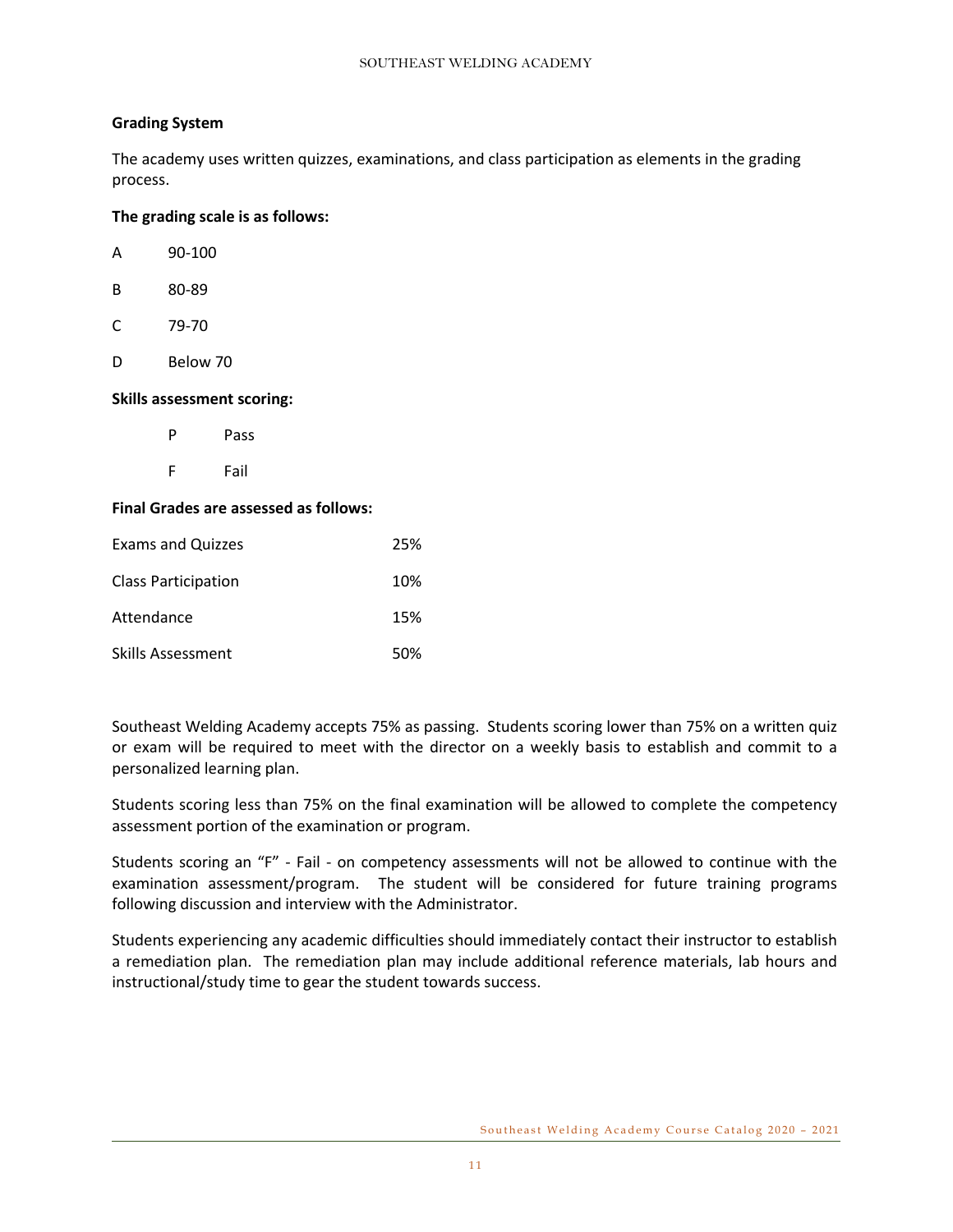## **Certificate of Completion**

Students will be awarded a Certificate of Completion at the successful completion of the training course. Consideration of candidacy requires the following:

- $\triangleright$  Complete the course according to attendance requirements
- $\triangleright$  Conduct deportment in a professional and safe manner while in the classroom and practicum/lab
- $\triangleright$  Score at least 75% on the final examination
- $\triangleright$  Score a "P" (pass) on the skills assessment
- $\triangleright$  Payment of all outstanding tuition and fees

#### **Welding Certification**

Students mastering the welding course and all assignments have the opportunity to earn a national welding certification. The benefits of becoming a certified welder are abundant:

- Successful companies usually hire certified welders.
- Certified welders often receive both national and international recognition because of demonstrated expertise.
- Certified welders are listed in the American Welding Society database, allowing potential employers to search welders based on skills and abilities.
- Certified welders receive the most up-to-date industry information.

## **American Welding Society \$550**

#### **American Society of Mechanical Engineers \$685**

Students are responsible for the cost of the certification examination

It is important to prepare for the certification examination, as there are no refunds.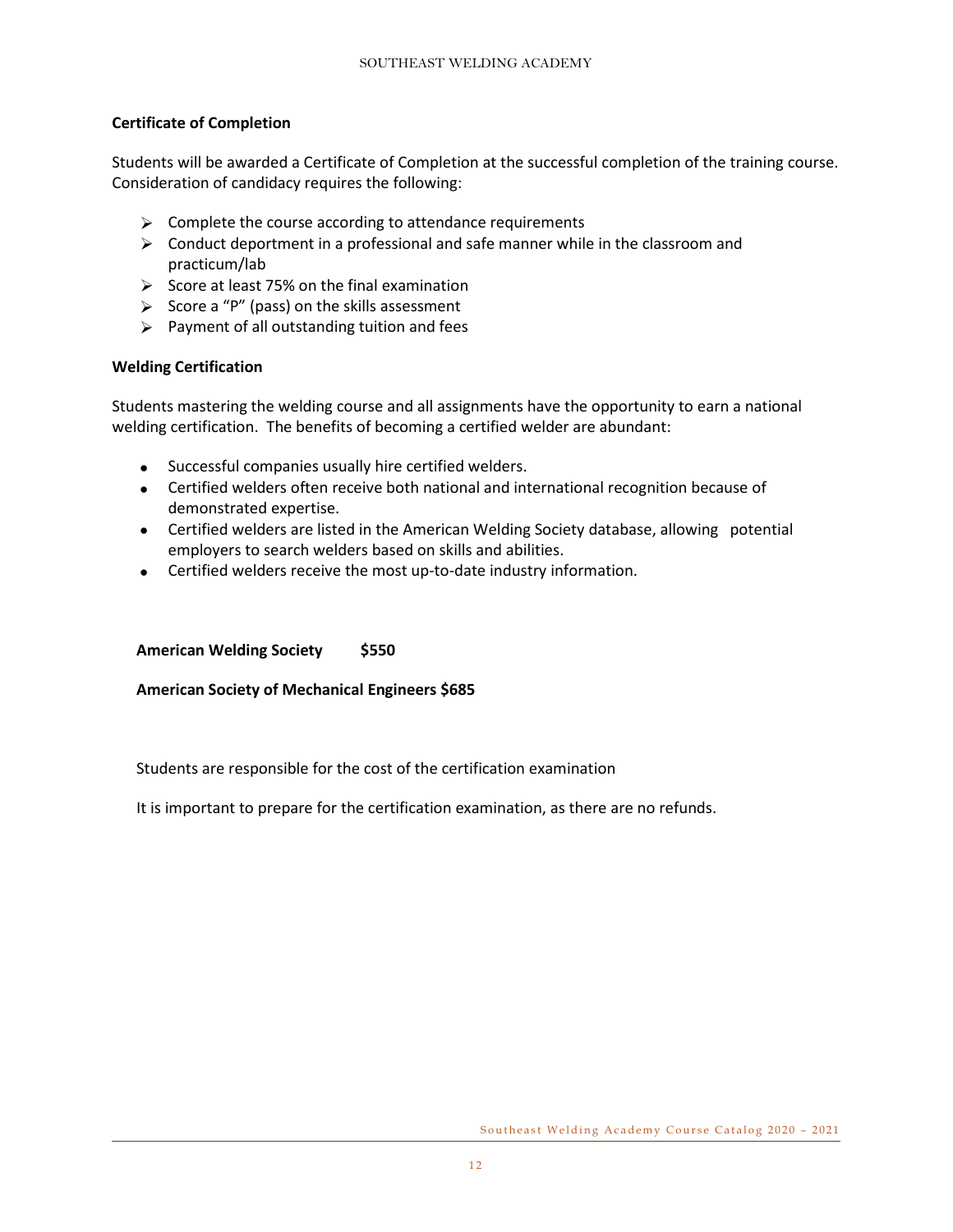#### **Electronic Devices**

Use of electronic devices is allowed at the discretion of the instructor, however any electronic devices that impede hearing or sight are not allowed in the classroom or practicum/lab area. Cell phone use in the classroom is allowed at the discretion of the instructor, cell phone use is prohibited in the practicum/lab area.

#### **Students Grievances**

Southeast Welding Academy is committed to resolving student issues and concerns. Students may initiate the grievance process for grades, attendance, and performance.

#### **Following is the process:**

Students should forward a letter to the instructor within 5 business days of the occurrence.

The instructor will meet with the student within 3 business days of the receipt of the letter.

Following discussion of the concern, the instructor will render a decision in writing to the student by the next business day.

If the student is dissatisfied with the instructor's decision, the student should forward a letter to the administrator within two business days of receiving the instructor's decision.

The administrator will meet the student within 2 business days to discuss the concern.

The administrator will render a decision within 2 business days of the meeting.

The administrator's decision is considered final.

After exhausting the Institutions grievance process the student may file a complaint with the

Higher Education Licensure Commission.

## **Random Drug Testing**

Any student suspected of being under the influence of any illegal substances, alcohol, or abusing prescription medications, will be subject to a random drug test. Failure to submit to drug testing will result in immediate dismissal from Southeast Welding Academy.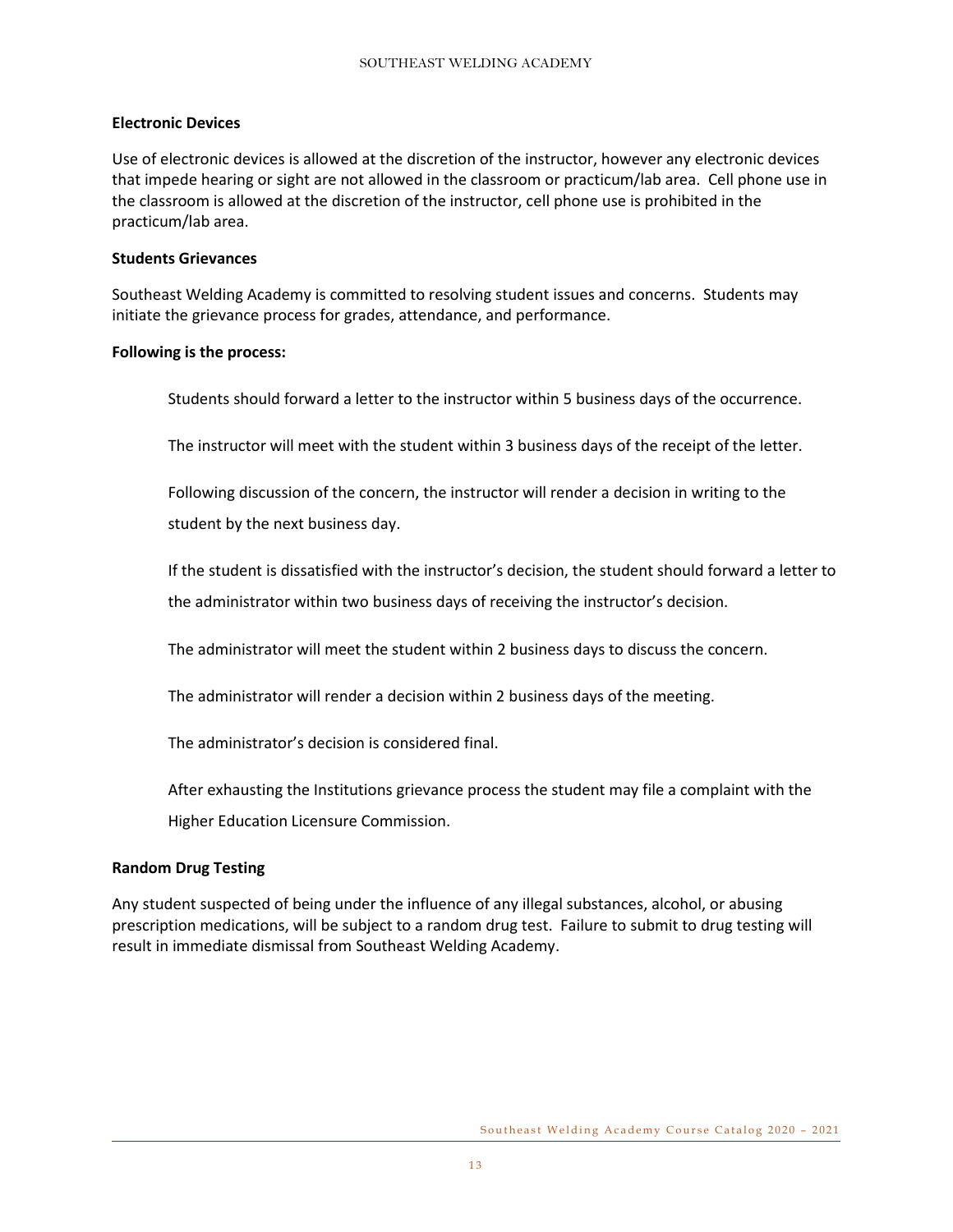## **Expectations**

The Academy provides training and education with integrity and expects students to be morally sound, professional, and honest. Students are expected to behave in a mature and ethical manner, respecting classmates, instructors, and staff. All Students can dress in casual attire; all male students must wear belts and no under garments should be exposed.

#### **Dismissal from Program**

Students are subject to dismissal from the Southeast Welding Academy if they fail to meet acceptable standards of performance in examinations or coursework or if they do not comply with regulations stated in entrance requirements.

Students are subject to dismissal for the following, but not limited to:

- Academic failure
- Excessive absences
- Theft
- Academic dishonesty
- Excessive horseplay
- Noncompliance of safety measures
- Harassment of any type
- Threatening behaviors towards students, instructors, and staff
- Abuse of alcohol, prescription medication or illegal substances

Students dismissed from the program for any of the above reasons may not re-apply for two (2) years.

#### **Withdrawal from the Program**

Students who are in academic **"Good Standing"** may withdraw from the program and be considered for re-admission.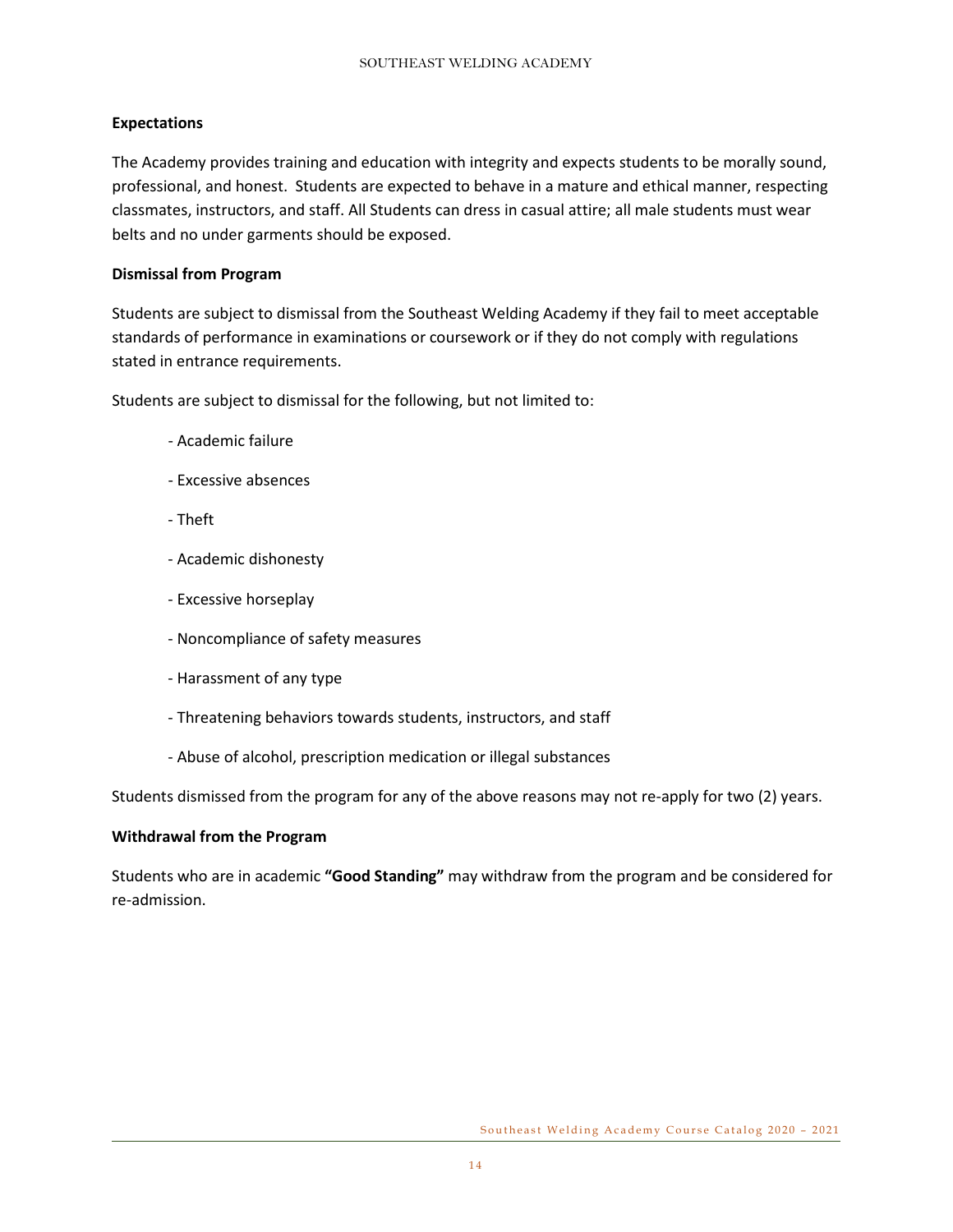#### **Good Standing: No attendance, academic or tuition concerns or issues**

Students considering withdrawal should contact their instructors for guidance. If the student wishes to continue with the withdrawal from the program, the student should forward a letter to the administrator. The administrator or director will meet with the student to discuss future training options. A copy of the student's withdrawal letter and plan for potential future training will be recorded in the student's file.

#### **Refund Policy**

#### **Southeast Welding Academy's refund policy is as follows:**

A full refund will be given to the student if the withdrawal occurs within 72 hours of signing an enrollment contract unless the student has entered training. This period shall commence from the date of signing but shall not include or end on any Saturday or Sunday or legal holiday.

A prorated refund will be given to the students in the welding course if less than 60% of the course has been completed.

No refunds will be given to students that are sent to the Southeast Welding Academy through any District of Columbia agency. Refunds will be sent to the District of Columbia agency within thirty (30) days.

Registration fees, Administrative fees, Books, Lab fees and Equipment fees are nonrefundable

#### **Transcripts**

Students may receive transcripts upon written request. The fee for transcripts is \$10.00, included in the transcript:

- Program and curriculum content
- Date of attendance and Grades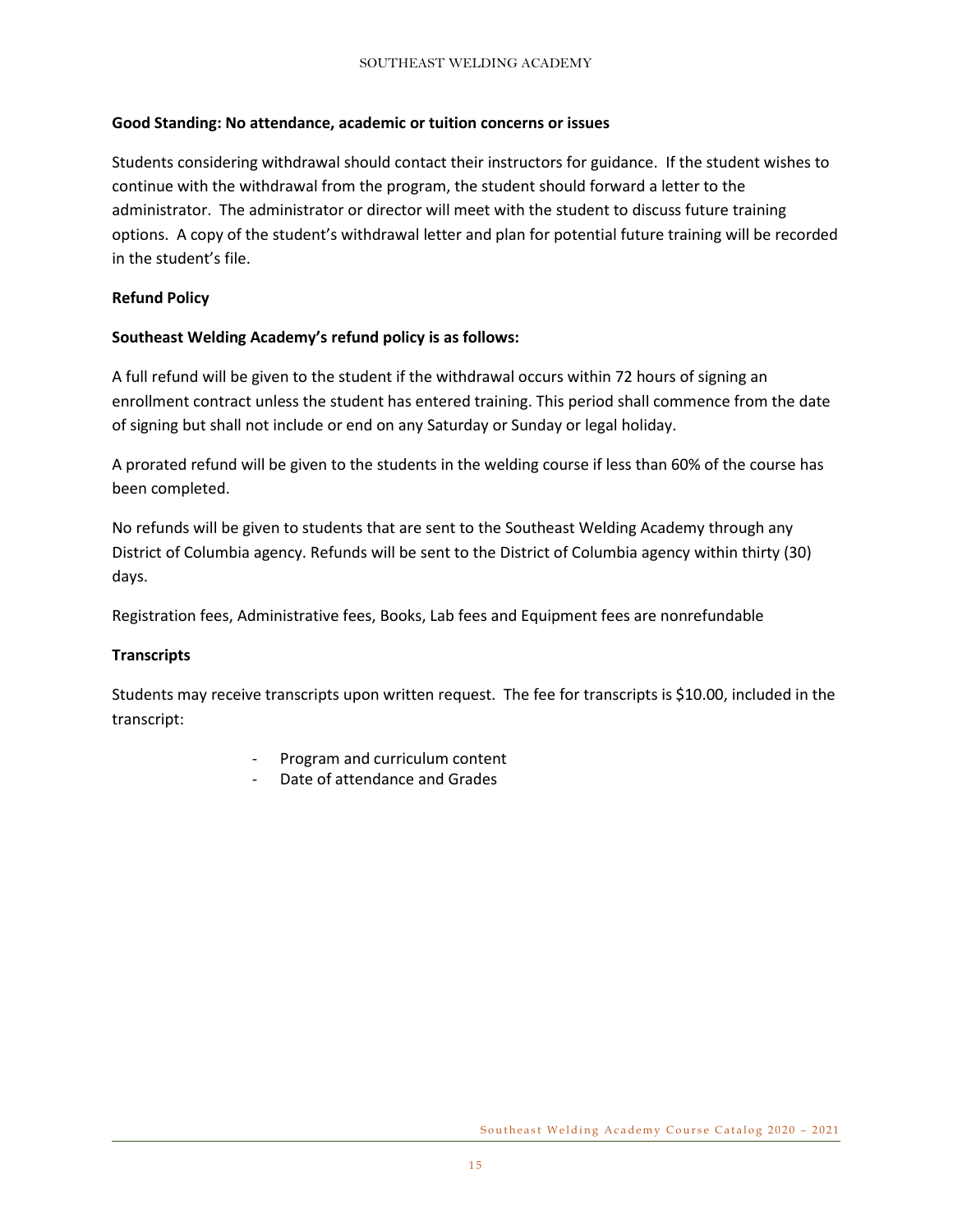## **Tuition**

Tuition is due by the first week of class. Tuition payment may be made with cash, check, money order or major credit card made payable to Southeast Welding Academy. The tuition rate of \$3600 and the basic course fees of \$1400 is included in the \$5000 tuition rate, which includes registration fee, administrative fees, books, lab fees and equipment fees.

## **\*\*\*Basic Course Fees of \$1400.00 is included in the \$5000.00 tuition rate\*\*\***

Tuition plans are available for students via a promissory note. Students who wish to make a payment plan should contact the Admissions Office. Any holder of the promissory note is subject to the terms and conditions of the contract which gives rise to the debt evidenced.

## **SEWA 2020 - 2021 Tuition Rates**

| <b>Basic Shielded Metal Arc</b> | \$5000 |
|---------------------------------|--------|
| <b>Basic Pipe Welding</b>       | \$5000 |
| Oxy fuel Cutting                | \$5000 |
| <b>Advanced Pipe Welding</b>    | \$5000 |
| <b>Advanced Shielded Metal</b>  | \$5000 |

## **Combination Welding Course:**

## **Basic Shielded Metal Arc, Basic Pipe Welding, Oxy fuel Cutting, Advanced Pipe**

**4 Courses: \$10000**

\*Prerequisite courses are included in the tuition.

**Tuition rates and fees may be increased or modified without personal notification to students or applicants.**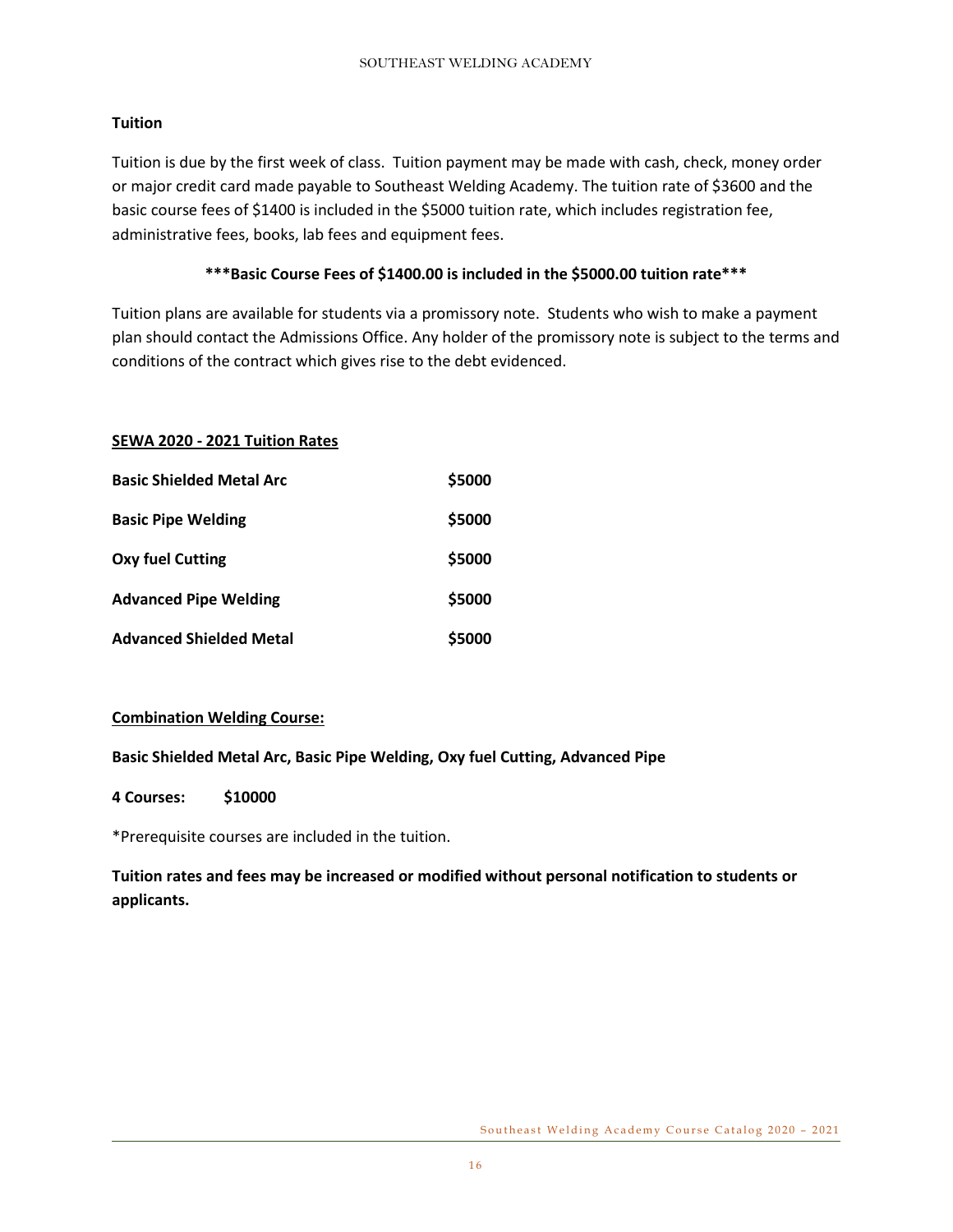## **Student Code of Conduct**

Southeast Welding Academy has an established Student Code of Conduct, the tenets of which apply equally to all students and their conduct, whether academic or administrative. By taking a course at Southeast Welding Academy, all students are expected to be familiar with this document and agree to comply with these policies.

## **Students of Southeast Welding Academy agree:**

- that all answers to application or registration information questions are true and accurate.
- to keep their passwords and other account access information for Southeast Welding Academy and its partners confidential.
- that they are responsible for completing and submitting all graded assessments personally and will not permit another student, a family member, or other person to act on his or her behalf in the completion of graded work.
- to report known violations of this code of conduct as soon as possible to Student Advisors.
- to provide documentation to verify identity, answer questions designed to verify identity, and participate in biometric verification when requested by Southeast Welding Academy staff or 3rd parties prior to, during, and/or after examinations, assignment submissions, logins, during phone calls or any other interaction with Southeast Welding Academy's staff, partners, or web-presence.
- to undergo proctoring during examinations as required by Southeast Welding Academy, whether applied to all students or in student-specific circumstances.
- that information, incidents, and data collected (including electronic device data) from student interactions with the Southeast Welding Academy's web-presence may result in invalidation of course completion or denial of requested transcripts for courses where all activity cannot be verified to have been completed by the student enrolled.
- to avoid actions that create a hostile or threatening environment for others.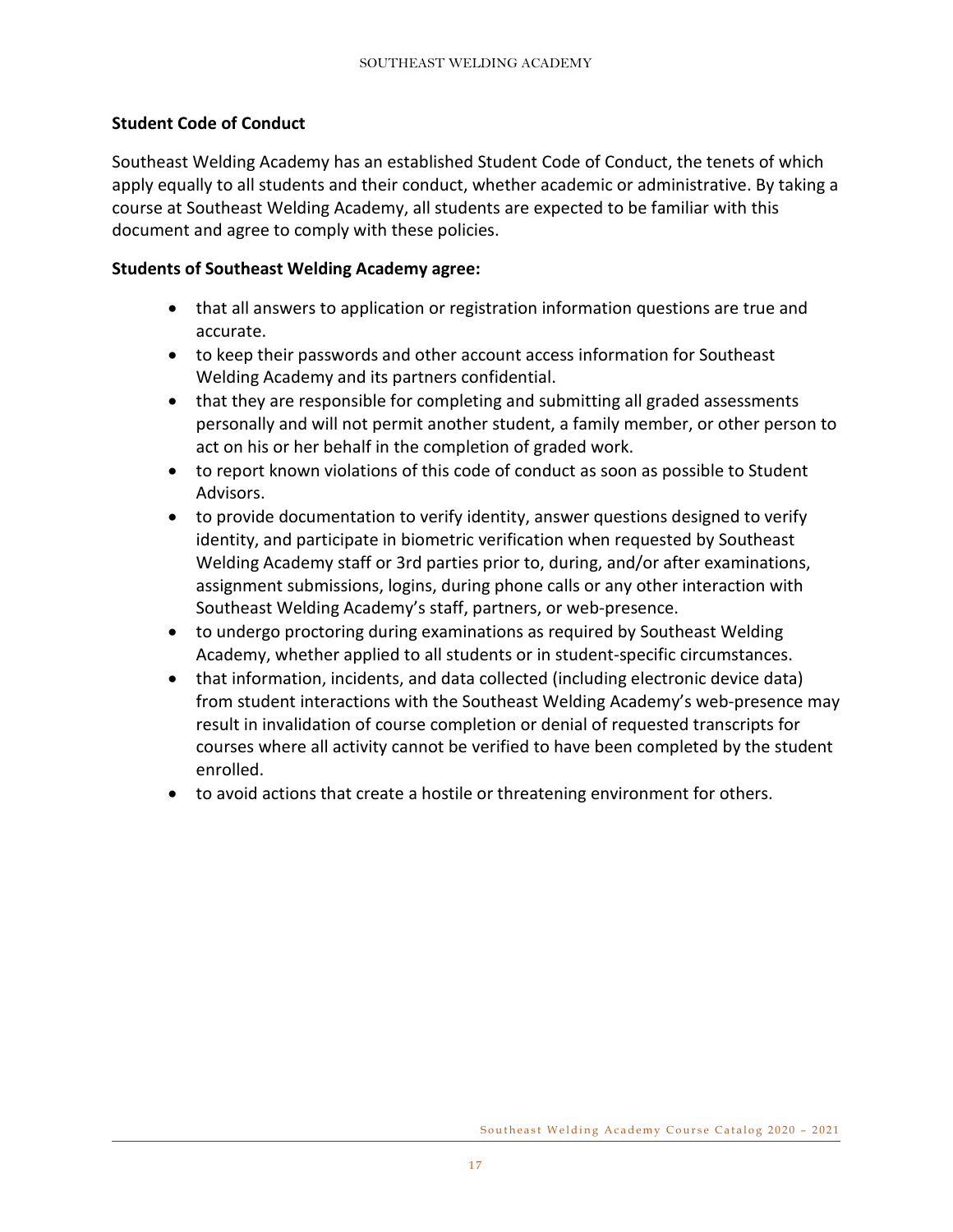## **Academic Honesty and Integrity**

Honesty and integrity are highly valued at Southeast Welding Academy. This details the Southeast Welding Academy Academic's Honesty Policy as it pertains to examinations, proctoring, written papers and essays and general course interactions.

Academic integrity violations include all forms of academic dishonesty, including, but not limited to:

- Cheating Giving or receiving unauthorized assistance, attempting to give or receive such assistance, or using unauthorized materials in connection with the performance of any academic work. This includes providing your login to another individual to access content and complete work on your behalf.
- Plagiarism Use of another person's work or ideas without proper acknowledgment of the source.
- Fabrication Falsification or invention of any information, citation, data, images, or documentation.
- Collusion Helping or allowing another student to commit any act of academic dishonesty.

Plagiarism, cheating, or other types of academic integrity and policy violations may constitute in immediate failure of the assignment in question. Deliberate or sustained violations will result in automatic failure of the course and could result in a student being removed from all current enrollments and services without refund. Southeast Welding Academy reserves the right to audit all student work for potential cheating and require additional proctoring/monitoring of students whose accounts have been flagged for suspicious behavior.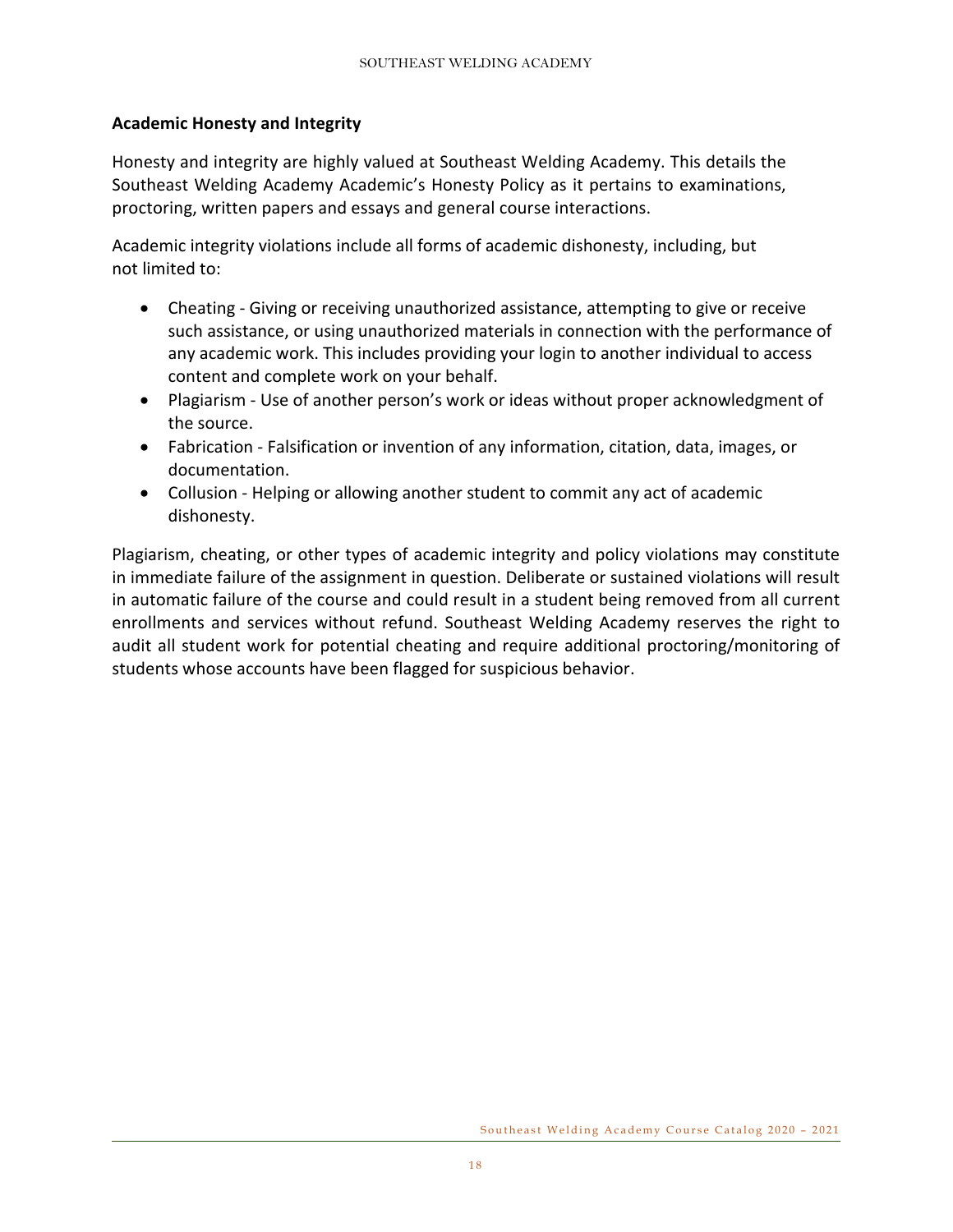#### **Place Based, Blended and Distance Learning**

Lesson Plans will be developed or modified to meet the course specific needs in alignment with the District of Columbia's guidelines for Post-Secondary Educational providers regarding distance learning. The instructor will be using virtual learning practices and software to provide students with various methods and techniques of distance and blended learning, in addition to learning multiple welding practices. The instructor will develop asynchronous lessons and activities. Instructors are also required to make weekly contact, via phone calls, face to face, social media, and email to provide students instructional support, feedback, and monitoring.

Due to the barriers that many of our participants face economically, educationally and socially our program will be comprised of distance and blended learning technical support provision to ensure that we will provide our students with equipment, access to WIFI, and technical support regarding instruction and usage.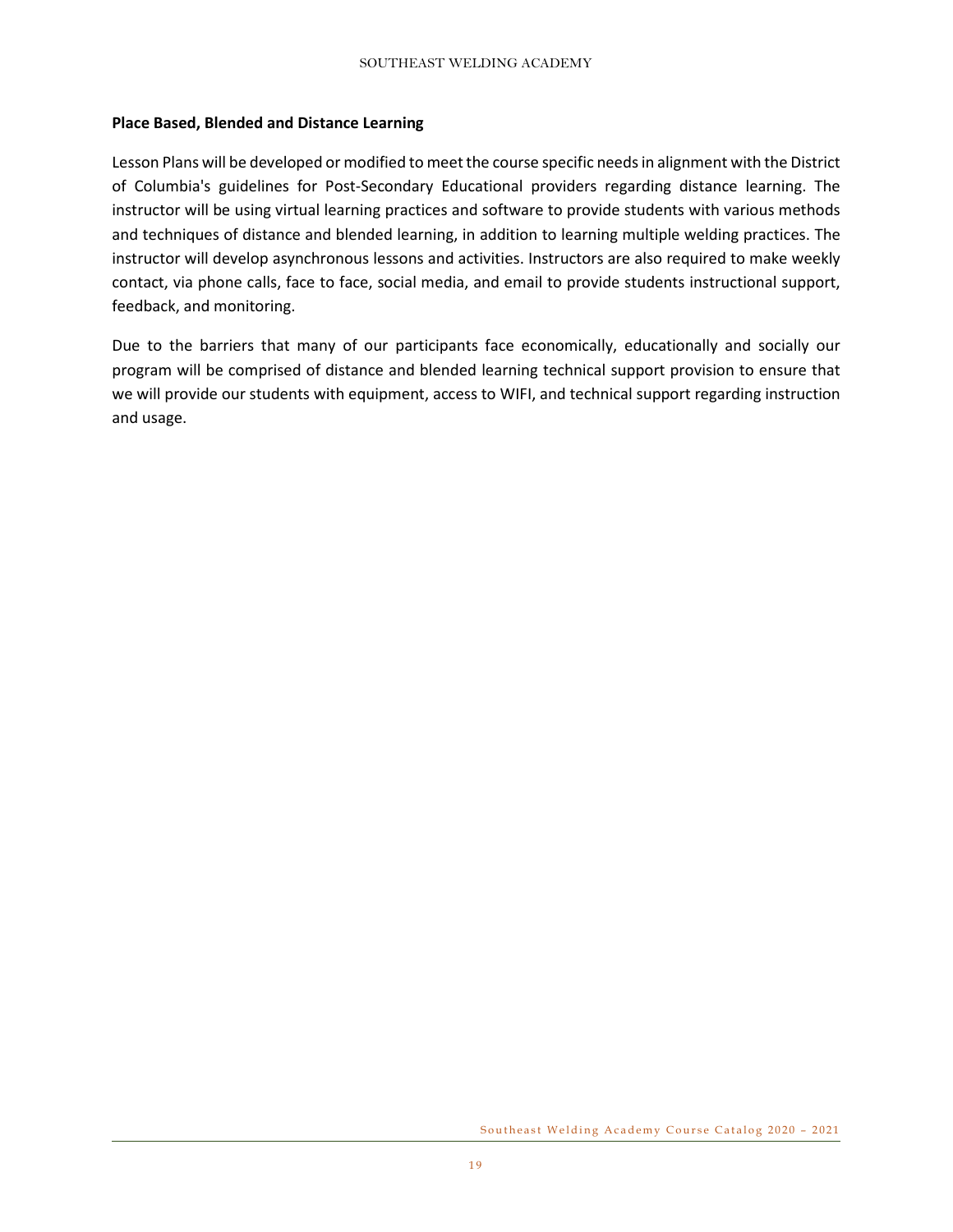#### **Program Course Outline Description**

#### **Course Objectives**

| Program:                    | <b>Welding Technology</b>                                                                                                                                                                                                                                                                                                                                                                                                                                                      |                                                                                                        |  |  |
|-----------------------------|--------------------------------------------------------------------------------------------------------------------------------------------------------------------------------------------------------------------------------------------------------------------------------------------------------------------------------------------------------------------------------------------------------------------------------------------------------------------------------|--------------------------------------------------------------------------------------------------------|--|--|
|                             | Welding Technology provides an emphasis on basic welding/welding I and welding II laboratory principles<br>and operating procedures. Topics include: industrial safety and health practices, hand tool and power machine<br>use, measurement, laboratory operating procedures, welding power sources, welding career potentials, and<br>introduction to welding codes and standards. Welding Technology offers two prerequisite modules which are<br>included in your tuition. |                                                                                                        |  |  |
| Instructors:                |                                                                                                                                                                                                                                                                                                                                                                                                                                                                                | Rosa Hodge, Delmus Nelson, Jon Dennis and Robert Woods                                                 |  |  |
| Text Book:                  |                                                                                                                                                                                                                                                                                                                                                                                                                                                                                | Welding Principles and Applications, Hobart Textbook, Lincoln Safety Video,                            |  |  |
|                             | and Basic Arc Welding Instructions for the Beginner, Math for Welders, 5th Edition                                                                                                                                                                                                                                                                                                                                                                                             |                                                                                                        |  |  |
| <b>Learning Activities:</b> | technical research paper, senior project                                                                                                                                                                                                                                                                                                                                                                                                                                       | Lecture, discussion, demonstration, competency assessment, quizzes, examination, return demonstration, |  |  |
| <b>Class Size:</b>          | Number of students in each class 10                                                                                                                                                                                                                                                                                                                                                                                                                                            | Maximum number of students in each class 10                                                            |  |  |
| Modules:                    | Prerequisite: Basic Welding/Welding I                                                                                                                                                                                                                                                                                                                                                                                                                                          | 120 hours                                                                                              |  |  |
|                             | Prerequisite: Welding II                                                                                                                                                                                                                                                                                                                                                                                                                                                       | 120 hours                                                                                              |  |  |

All students must complete the prerequisite modules which consists of 240 hours of related training. The scope of the program is intended to prepare students for advanced study in welding technology and welding-related careers. Upon successful completion of the course, students will receive a Certificate of Completion. Certification testing is done after the completion of the course. Students are given a practical exam that tests their ability to make quality welds.

#### **Total Course Hours Required for Completion: 360**

| Courses:                    | Basic Shielded Metal Arc Welding                                                                                          | 120 hours   |
|-----------------------------|---------------------------------------------------------------------------------------------------------------------------|-------------|
|                             | Basic Pipe Welding                                                                                                        | $120$ hours |
|                             | Oxy-Fuel Cutting                                                                                                          | 120 Hours   |
|                             | Advanced Pipe Welding                                                                                                     | 120 hours   |
|                             | Advanced Shielded Metal Arc Welding                                                                                       | $120$ hours |
| <b>Certification Exams:</b> | Successful preparation is essential as we are unable to allow re-takes or refunds on failed certification<br>examinations |             |

**Cost of Certification Exam:** AWS \$550 ASME \$685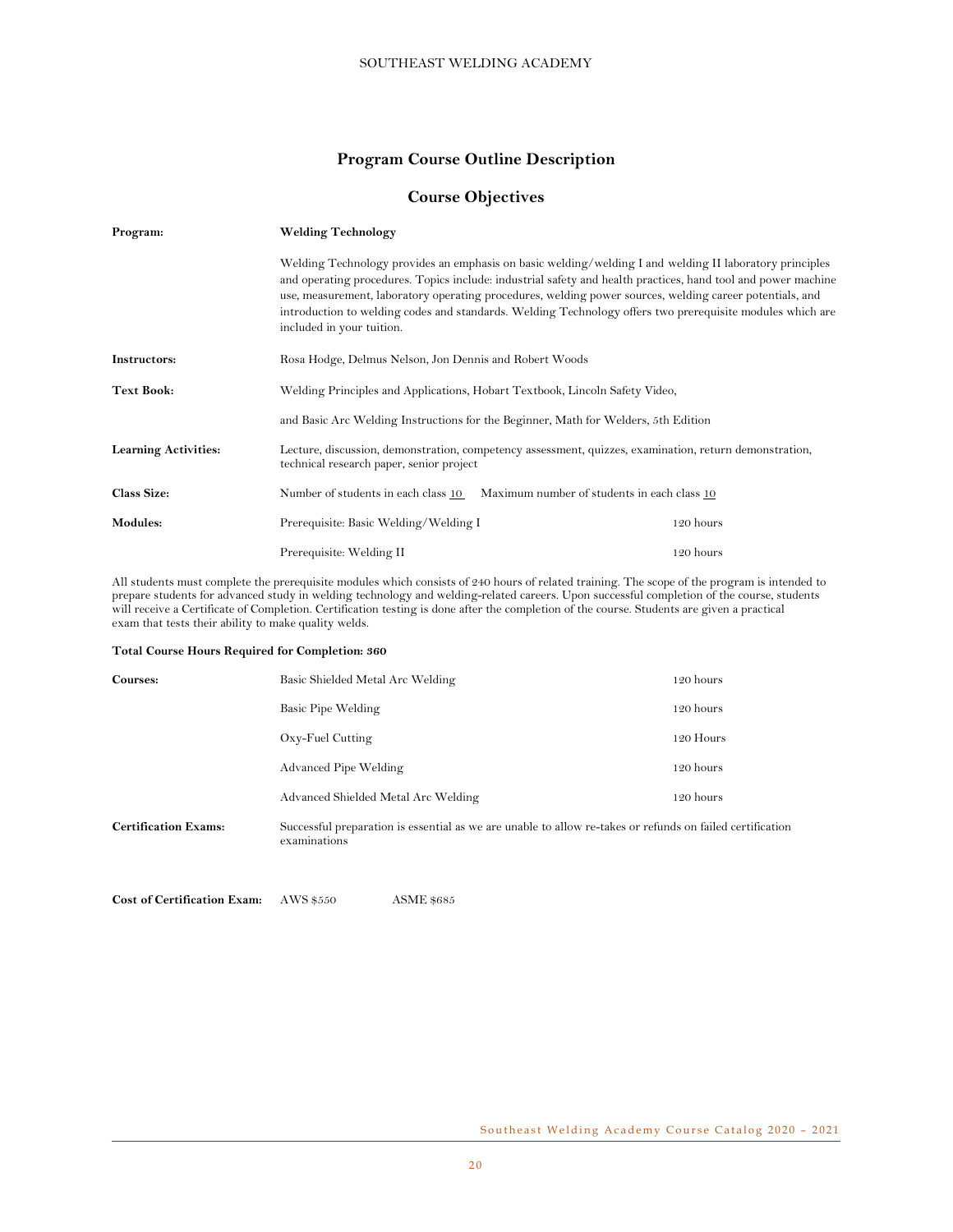#### **Prerequisite Module I: Basic Welding/Welding I**

#### **Basic Welding/Welding I - Unit A**

- 1. Describe the History of Welding
- 2. Describe how each welding process works
- 3. Define:
	- a. Welding
	- b. Forge Welding
	- c. Resistance Welding
	- d. Fusion Welding
- 4. Describe the duties and responsibilities of a welder in various welding positions
- 5. Define occupational opportunities in welding

**Teaching modalities**: Lecture, discussion and demonstration

**Method of evaluation**: Quizzes

#### **Basic Welding/Welding I - Unit B**

- 1. Describe the types of protection worn during welding
- 2. Describe the methods to protect: eyes, ears, skins, respiratory system
- 3. Identify and differentiate between general work clothing and protective clothing
- 4. Describe the proper method of handling storing and setting up cylinders
- 5. Describe the appropriate and safe way to ventilate the welding area
- 6. Identify measures to avoid electrical shock
- 7. Identify measures of fire protection in welding
- 8. Identify and describe the fumes and gases that may be associated with Arc Welding
- 9. Define the importance and methods to protect the work area
- 10. Identify safety measures in the use of hand and power tools

**Teaching modalities**: Lecture, discussion and demonstration

**Method of evaluation**: Quizzes, return demonstration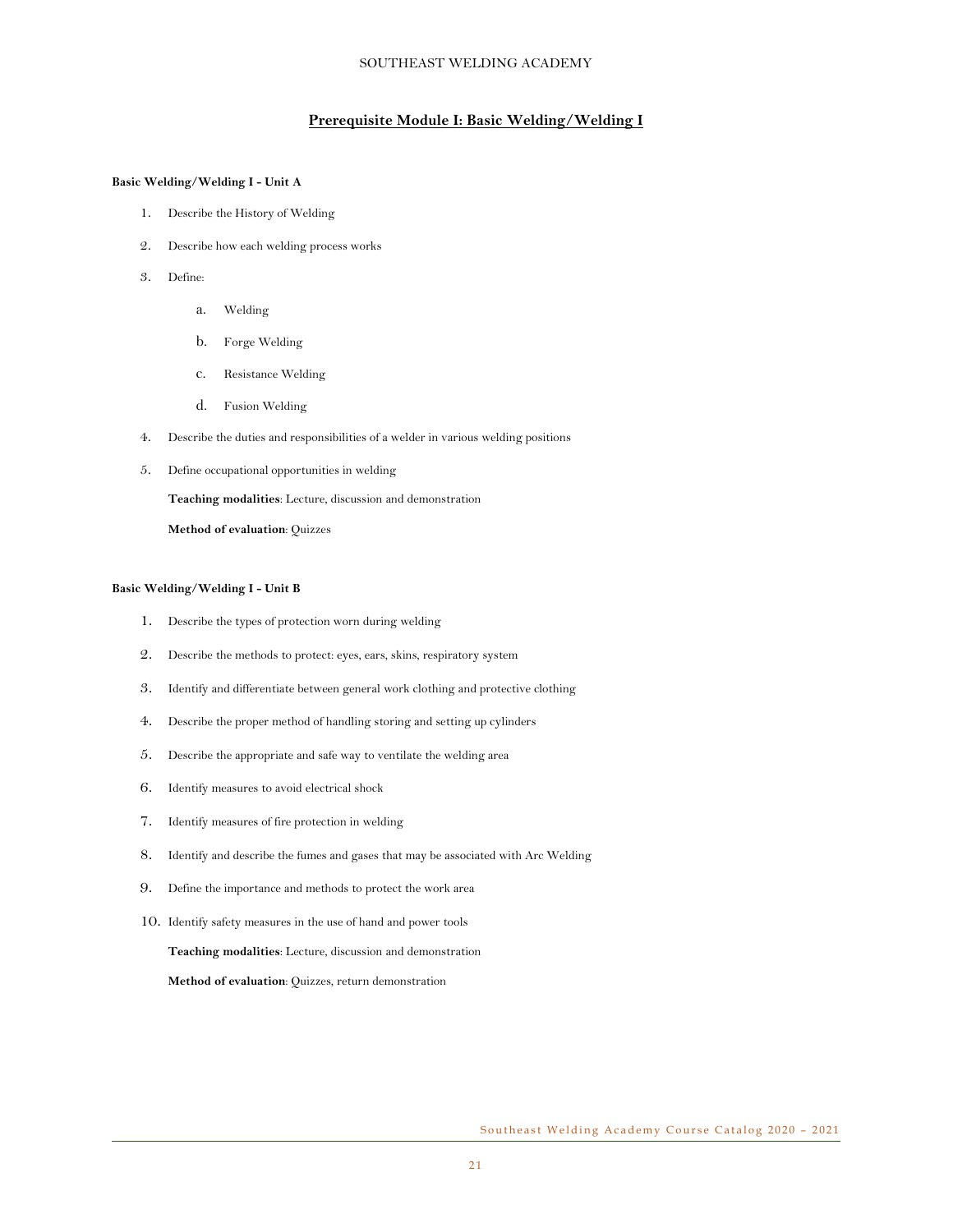#### **Basic Welding/Welding I - Unit C**

- 1. Define the use of flame cutting in welding
- 2. Identify cutting torches
- 3. Identify cutting tips
- 4. Define hand cutting
- 5. Identify the appropriate methods in selecting correct tip and setting pressure
- 6. Identify the use of plate cutting
- 7. Describe the methods that improve cutting
- 8. Define distortion in the welding practice
- 9. Demonstrate how to properly set up and use an oxy-fuel gas cutting torch

**Teaching modalities**: Lecture, discussion and demonstration

**Method of evaluation**: Quizzes, return demonstration

#### **Basic Welding/Welding I - Unit D**

- 1. Define Plasma
- 2. Define Arc Plasma
- 3. Describe a Plasma Torch
- 4. Describe the use of power and gas cables
- 5. Identify the power requirements for cables
- 6. Define the importance of heat input
- 7. Describe the applications associated with Plasma Arc cutting
- 8. Identify methods for machine cutting
- 9. Describe methods for manual cutting
- 10. Identify how the workings of a Plasma Cut
- 11. Identify the advantages of using a Plasma Cut Torch
- 12. Identify the disadvantages of using a Plasma Cut Torch
- 13. Identify the safety measures in Plasma Arc cutting

**Teaching modalities**: Lecture, discussion and demonstration

**Method of evaluation**: Quizzes, return demonstration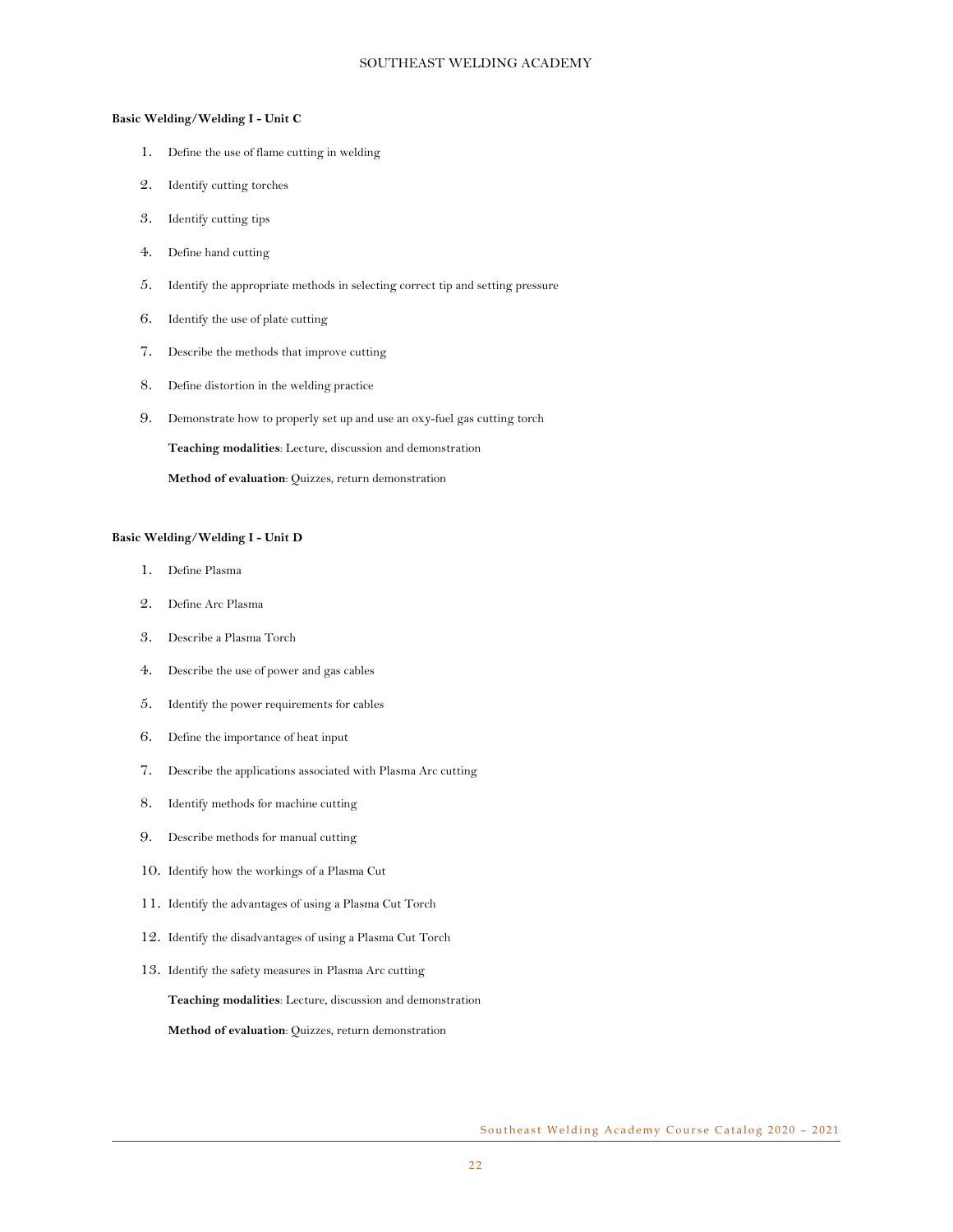#### **Basic Welding/Welding I - Unit E**

- 1. Define the types of welding power and sources
- 2. Explain the use of open circuit voltage
- 3. Explain the use of operating voltage
- 4. Identify welding machines according to their type
- 5. Identify the differences in welding with each type of current
- 6. Demonstrate the use and settings of welding current
- 7. Describe the proper maintenance of welding equipment
- 8. Define the use of rectifiers
- 9. Define duty cycle
- 10. Demonstrate the appropriate use of welding cables
- 11. Demonstrate the appropriate use of electrode cables
- 12. Demonstrate the appropriate use of work clamps
- 13. Demonstrate the safe set up of an Arc Welding Station **Teaching modalities:** Lecture, discussion and demonstration **Method of evaluation**: Quizzes, return demonstration

#### **Basic Welding/Welding I - Unit F**

- 1. Define the effect of current settings on Shielding Metal Arc Welding
- 2. Define the appropriate electrode size and heat
- 3. Demonstrate appropriate and safe electrode manipulation
- 4. Describe the effect of electrode angle on a weld
- 5. Demonstrate the ability to set the welding amperage correctly
- 6. Define arc length
- 7. Identify the effect of changing arc length on a wave pattern
- 8. Demonstrate the ability to control undercut, overlap, porosity and slag inclusion when welding

**Teaching modalities:** Lecture, discussion and demonstration

**Method of evaluation:** Quizzes return demonstration

**Examination and Skills Assessment for Basic Welding Research Project**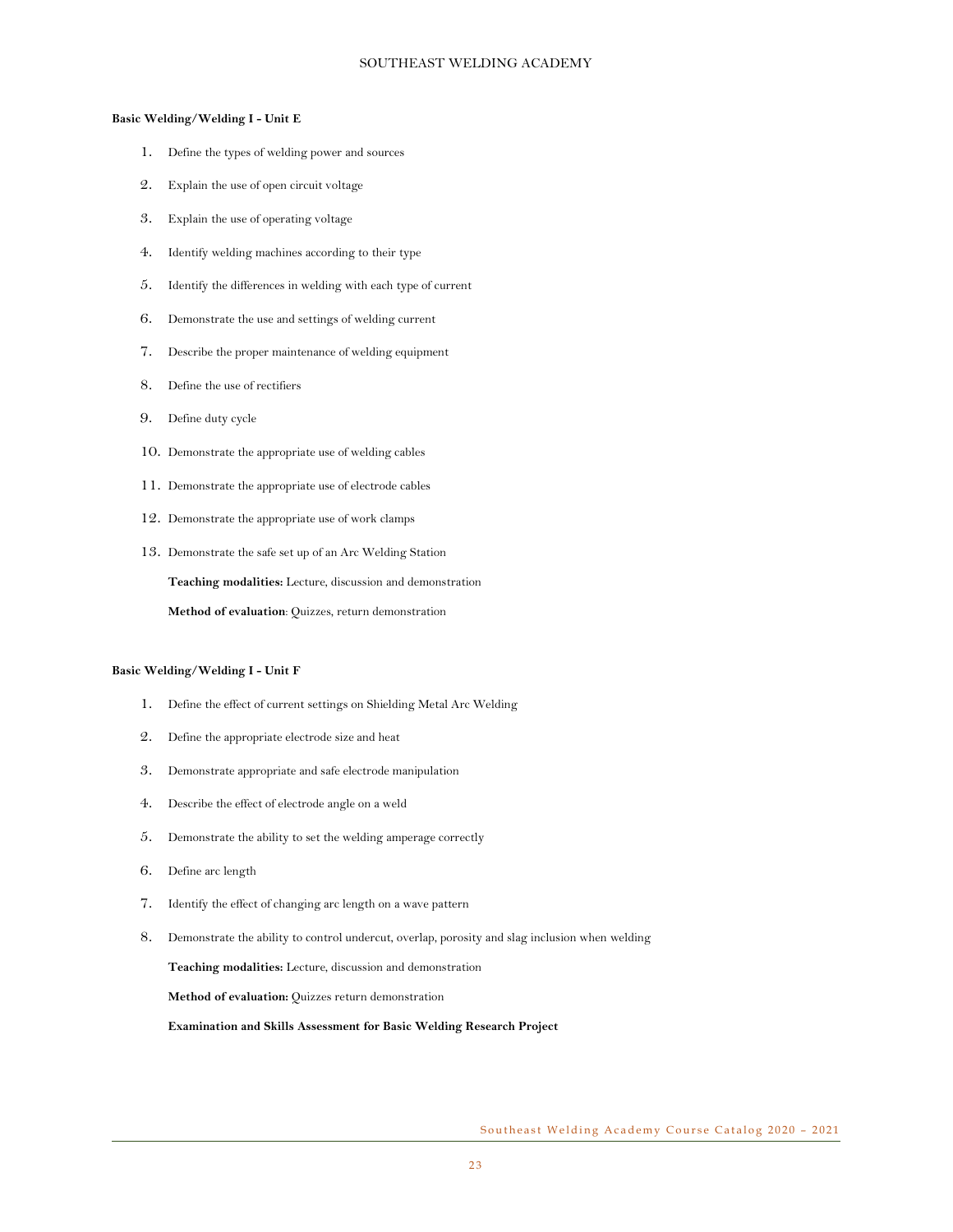#### **Prerequisite Module II: Welding II**

#### **Welding II - Unit A**

- 1. Demonstrate the ability to use a fire extinguisher
- 2. Demonstrate the safe use of hand power tools
- 3. Successfully complete the safe test
- 4. Perform First Aid procedures

**Teaching modalities:** Lecture, discussion and demonstration

**Method of evaluation:** Quizzes return demonstration

#### **Welding II - Unit B**

- 1. Read and interpret lines, views, dimensions and notes on multi-view or pictorial drawings
- 2. Read and interpret the basic welding symbols and supplementary symbols on drawing or sketches
- 3. Identify the basic types of weld joints
- 4. Measure with a ruler within 1/6" accuracy when laying out a job from a drawing or sketch

**Teaching modalities:** Lecture, discussion and demonstration

**Method of evaluation:** Quizzes return demonstration

#### **Welding II - Unit C**

- 1. Identify selected metals by appearance, color and weight
- 2. Identify metal shapes used for welding
- 3. Conduct test on selected metal: Magnet, Spark, Chisel
- 4. Laying out a job from a drawing or sketch

**Teaching modalities:** Lecture, discussion and demonstration

**Method of evaluation:** Quizzes return demonstration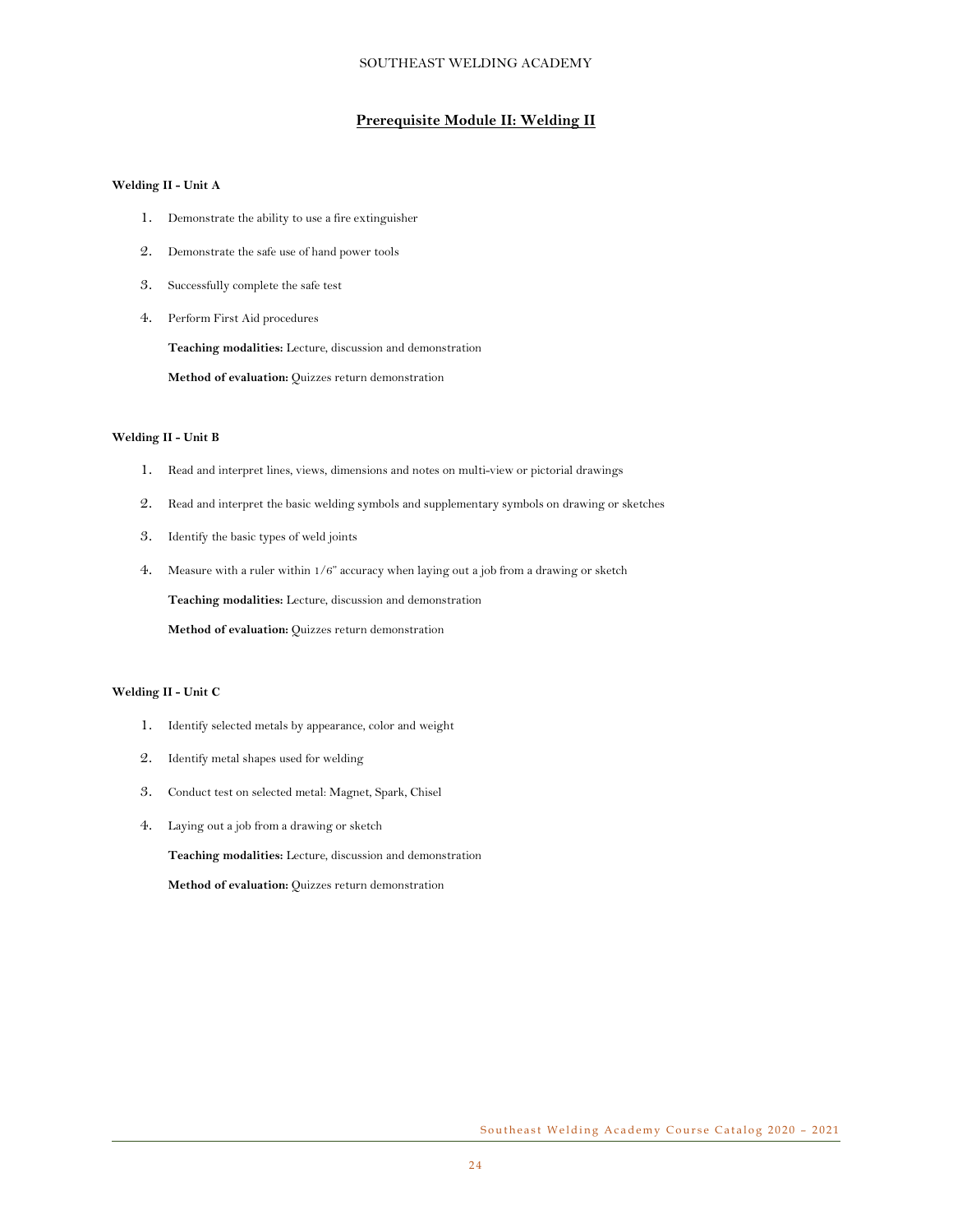#### **Welding II - Unit D**

- 1. Set up and adjust oxyacetylene station
- 2. Light and adjust flame
- 3. Close station
- 4. Lay out and cut: straight lines, angles, circles, patterns, beams and channel iron
- 5. Lay out and cut pipe
- 6. Lay out and cut square and round solid rock

**Teaching modalities:** Lecture, discussion and demonstration

**Method of evaluation:** Quizzes return demonstration

#### **Welding II - Unit E**

- 1. Set up and adjust shielded metal arc welder
- 2. Strike and maintain an arc
- 3. Weld straight bead patterns
- 4. Weld weave bead patterns
- 5. Construct a fillet weld, 3/16 equal legs, single pass in flat position
- 6. Construct a fillet weld ¼ equal legs, three passes in the horizontal position
- 7. Construct a fillet weld ½ equal legs, three passes in the horizontal position
- 8. Construct a fillet weld, single pass in the vertical up and down positions
- 9. Construct a V-groove weld, multiple pass in the vertical position
- 10. Construct a groove weld, multiple pass in the flat position
- 11. Construct a groove weld, multiple pass in the horizontal position
- 12. Construct a groove weld, multiple pass in the vertical position
- 13. Construct a grove weld, multiple pass in the overhead position
- 14. Construct a groove weld on pipe in the flat axis position
- 15. Construct a groove weld on pipe in the vertical position

**Teaching modalities:** Lecture, discussion and demonstration

**Method of evaluation:** Quizzes return demonstration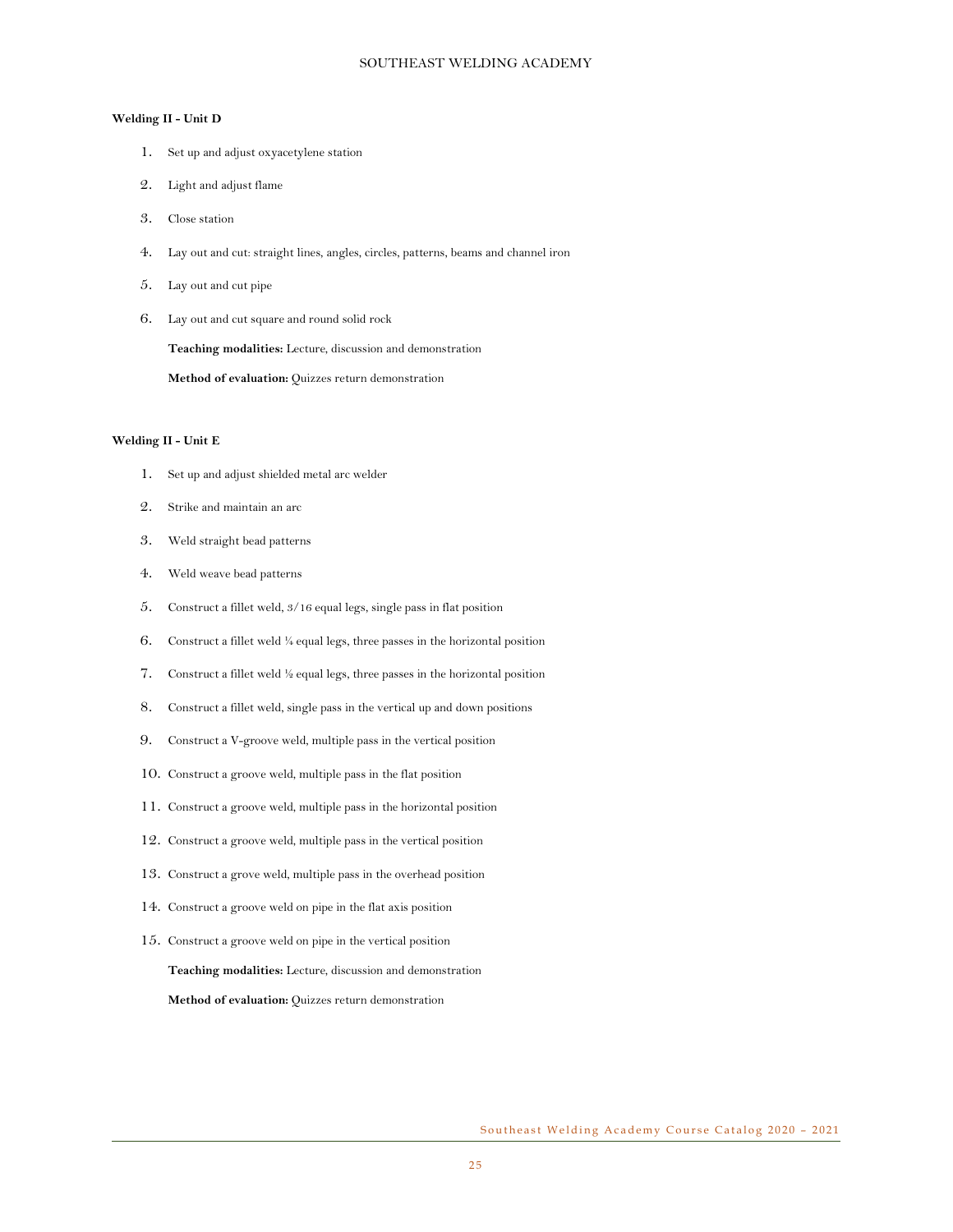#### **Welding II - Unit F**

- 1. Construct a bead weld, flat position with filler materials
- 2. Construct a 1/8" fillet weld, lap or tee joint, horizontal position
- 3. Construct an outside corner joint, flat position
- 4. Construct an outside corner joint, horizontal position
- 5. Construct an outside corner joint, single pass on mild steel overhead pass

**Teaching modalities:** Lecture, discussion and demonstration

**Method of evaluation:** Quizzes return demonstration

#### **Welding II - Unit G**

- 1. Construct a multiple pass T-joint fillet weld in the horizontal position
- 2. Construct a lap-joint weld in the vertical down position
- 3. Construct a corner joint fillet weld in the vertical position for break test
- 4. Construct a T-joint fillet weld in the overhead position with short arc for break test
- 5. Construct a T-joint fillet weld in the horizontal position with short arc
- 6. Construct a single V-groove butt joint in the flat position with short arc

**Teaching modalities:** Lecture, discussion and demonstration

**Method of evaluation:** Quizzes return demonstration

**Examination and Skills Assessment for Welding II**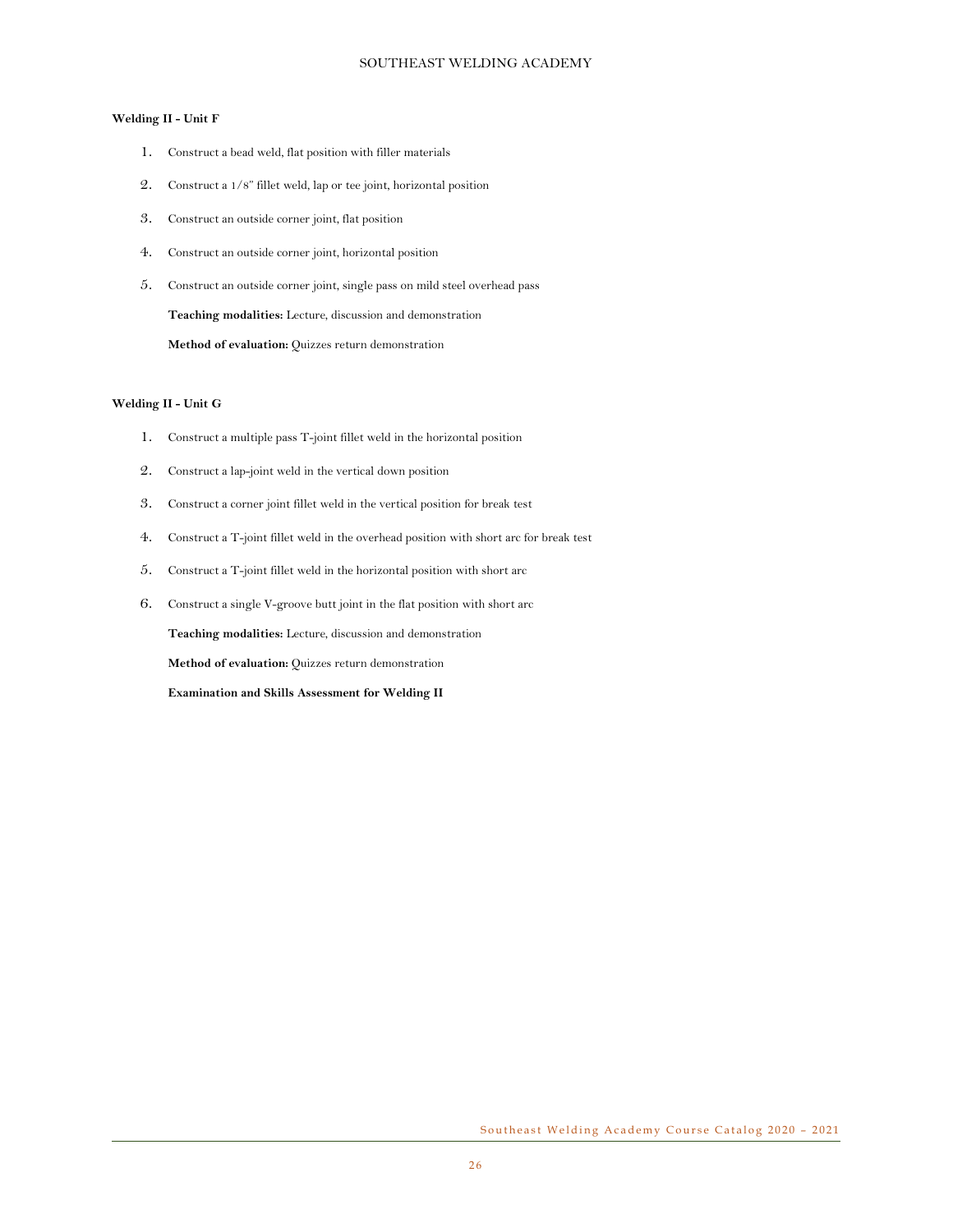#### **Courses**

|     | <b>Basic Shielded Metal Arc Welding</b>                                                                                     | 120 Hours |  |
|-----|-----------------------------------------------------------------------------------------------------------------------------|-----------|--|
| 1.  | Describe safety procedures for SMAW welding                                                                                 |           |  |
| 2.  | Strike and control the arc                                                                                                  |           |  |
| 3.  | Adjust welding machine to proper setting                                                                                    |           |  |
| 4.  | Round beads on flat plate                                                                                                   |           |  |
| 5.  | Run lap joints flat using 6013DCRP                                                                                          |           |  |
| 6.  | Run beads on flat plat                                                                                                      |           |  |
| 7.  | Run "T" joint horizontal using E6010                                                                                        |           |  |
| 8.  | Run lap and "T" joint horizontal positions using 2/32'E7018 DCRP                                                            |           |  |
| 9.  | Describe quality and distortion control techniques                                                                          |           |  |
| 10. | Run horizontal square groove weld on $\frac{1}{4}$ plate using 1/8" E6010 for root weld and $\frac{3}{32}$ E7018 for cover  |           |  |
| 11. | Describe numbering system for selecting electrodes, select proper electrode                                                 |           |  |
| 12. | Run vertical up square groove weld on $\frac{1}{4}$ plate using 1/8" E6010 for root weld and $\frac{3}{32}$ #7018 for cover |           |  |
| 13. | Run overhead square groove weld on 1/4' plate using $1/8$ " E6010 for root weld and $3/32$ " #7018 for cover                |           |  |
| 14. | Run V-grove on 3/8" plate in vertical up and overhead position using 1/8' E6010 electrodes for toot pass, and 1/8" or       |           |  |
|     | 3/32' E7018 electrodes for fill and cover passes                                                                            |           |  |
|     | Teaching modalities: Lecture, discussion and demonstration                                                                  |           |  |
|     | Method of evaluation: Quizzes return demonstration                                                                          |           |  |
|     | <b>Examination and Skills Assessment for Basic Shielded Metal Arc Welding</b>                                               |           |  |
|     |                                                                                                                             |           |  |
|     | <b>Basic Pipe Welding</b><br>120 Hours                                                                                      |           |  |
| 1.  | Describe safety procedures for basic pipe welding                                                                           |           |  |
| 2.  | Properly set up for basic pipe welding                                                                                      |           |  |
| 3.  | Demonstrate flat or 1G procedures                                                                                           |           |  |
| 4.  | Demonstrate horizontal or 2G procedures                                                                                     |           |  |
| 5.  | Demonstrate overhead or 4G and 1G procedures                                                                                |           |  |
| 6.  | Demonstrate welding penetration: 6010, 6011, 6013, 7018, 70124                                                              |           |  |
| 7.  | Demonstrate the use of stick welding                                                                                        |           |  |
| 8.  | Identify components of FCAW/Flux core arc welding                                                                           |           |  |
| 9.  | Identify components of TIC/Tungsten welding                                                                                 |           |  |
|     | Teaching modalities: Lecture, discussion and demonstration                                                                  |           |  |
|     | <b>Method of evaluation:</b> Quizzes return demonstration                                                                   |           |  |

**Examination and Skills Assessment for Basic Pipe Welding**

Southeast Welding Academy Course Catalog 2020 – 2021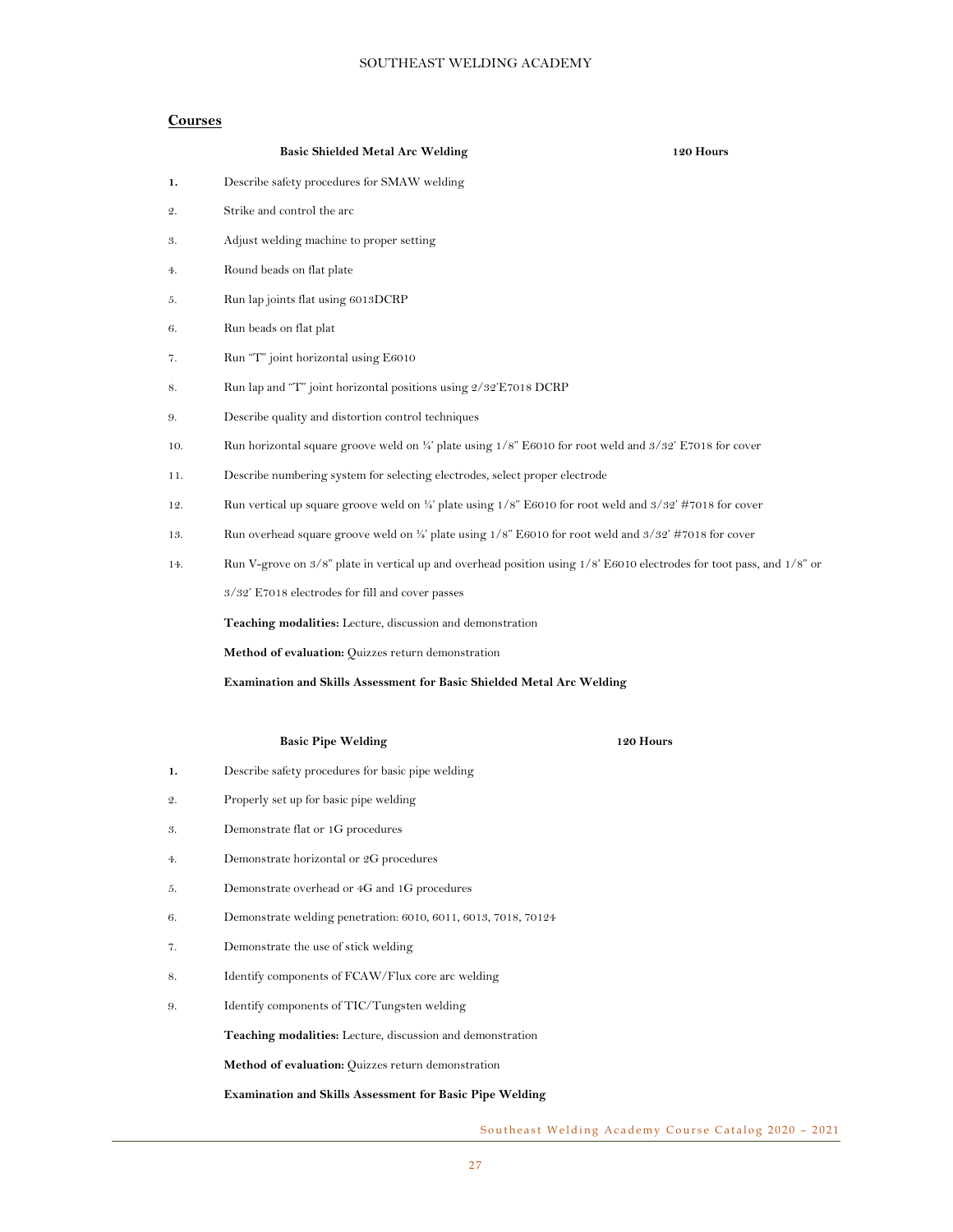#### **Courses**

|    | <b>Oxy-Fuel Cutting</b>                                                                            | 120 Hours |
|----|----------------------------------------------------------------------------------------------------|-----------|
| 1. | Describe safety procedures for oxy-fuel cutting                                                    |           |
| 2. | Properly set up oxy-fuel cutting and heating equipment                                             |           |
| 3. | Make a 90-degree line cut                                                                          |           |
| 4. | Make a 45-degree bevel cut                                                                         |           |
| 5. | Describe safety procedures for cutting                                                             |           |
| 6. | Properly set up cutting equipment                                                                  |           |
| 7. | Make a 90-degree straight line cut (mild steel)                                                    |           |
| 8. | Make a 90-degree straight line cut (aluminum)                                                      |           |
|    | Teaching modalities: Lecture, discussion and demonstration                                         |           |
|    | Method of evaluation: Quizzes return demonstration                                                 |           |
|    | <b>Examination and Skills Assessment for Oxy-Fuel Cutting</b>                                      |           |
|    |                                                                                                    |           |
|    | <b>Advanced Shielded Metal Arc Welding</b>                                                         | 120 Hours |
| ı. | Describe safety procedures for Advanced Shielded Metal Arc Welding                                 |           |
| 2. | Describe the travel speed for Advanced Shielded Metal Arc Welding                                  |           |
| 3. | Describe the Arc length for Advanced Shielded Metal Arc Welding                                    |           |
| 4. | Describe the welding current for Advance Shielded Metal Arc Welding                                |           |
| 5. | Demonstrate the application of stringer beads and weaves and fillet welds in the overhead position |           |
| 6. | Demonstrate overhead lap and Tee fillet welds (single and multi-pass)                              |           |
| 7. | Demonstrate multi-pass fillets in overhead position                                                |           |

- 8. Demonstrate groove joints in overhead position without backing
- 9. Demonstrate methods of welding: Pipe, Advanced Pipe, MIG, TIG, Oxy-Fuel Cutting

**Teaching modalities:** Lecture, discussion and demonstration

**Method of evaluation:** Quizzes return demonstration

**Examination and Skills Assessment for Advanced Shielded Metal Arc Welding**